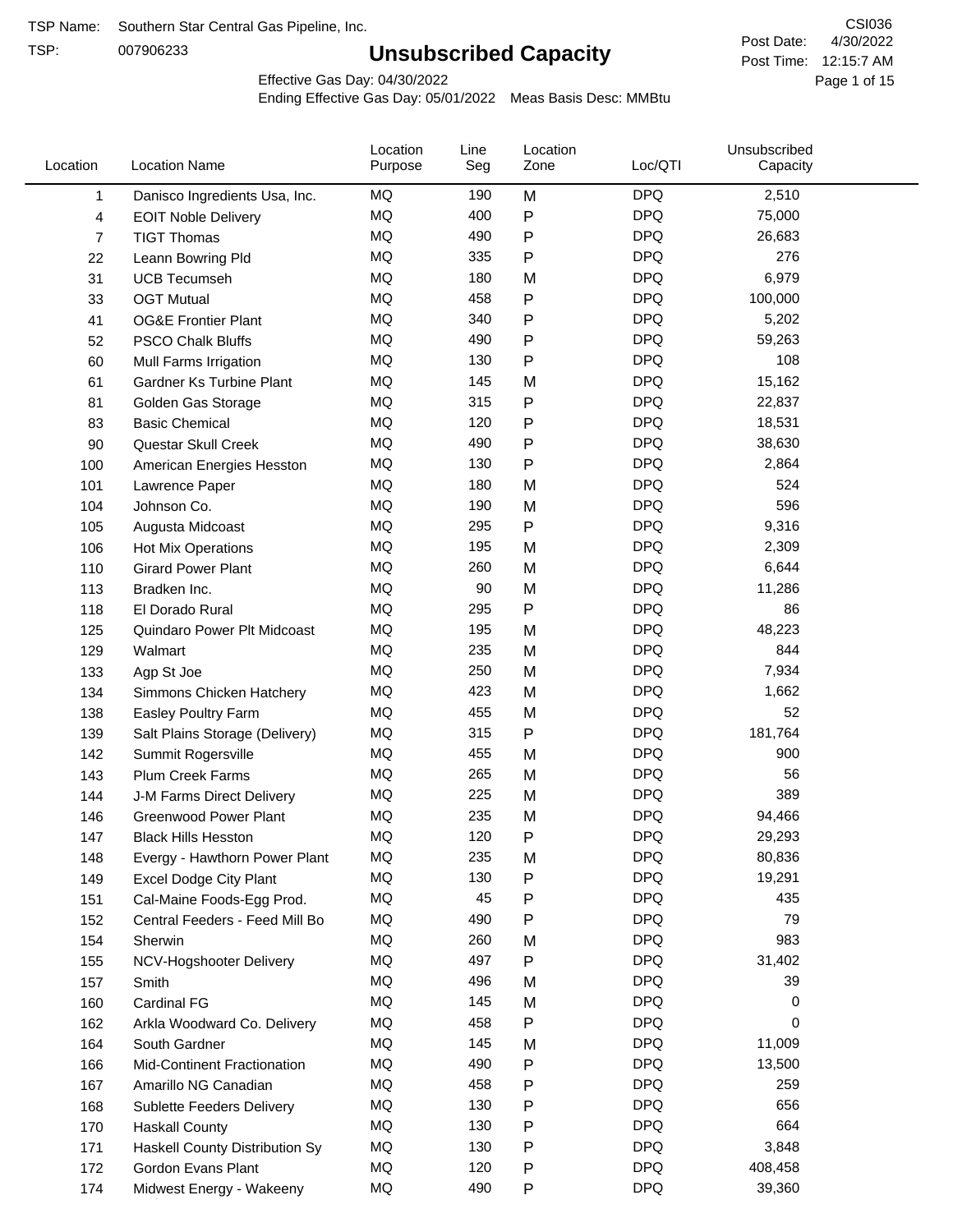TSP:

# **Unsubscribed Capacity**

4/30/2022 Page 2 of 15 Post Time: 12:15:7 AM CSI036 Post Date:

Effective Gas Day: 04/30/2022

| Location | <b>Location Name</b>                  | Location<br>Purpose | Line<br>Seg | Location<br>Zone | Loc/QTI    | Unsubscribed<br>Capacity |  |
|----------|---------------------------------------|---------------------|-------------|------------------|------------|--------------------------|--|
| 175      | <b>Industrial Park</b>                | MQ                  | 455         | M                | <b>DPQ</b> | 18,613                   |  |
| 176      | Uc Flint Oaks Hunt Club               | MQ                  | 498         | M                | <b>DPQ</b> | 3                        |  |
| 178      | ONG-Enid                              | MQ                  | 405         | P                | <b>DPQ</b> | 6,050                    |  |
| 179      | <b>ONG-SW Oklahoma City</b>           | <b>MQ</b>           | 340         | P                | <b>DPQ</b> | 33,833                   |  |
| 180      | <b>Superior Carney</b>                | <b>MQ</b>           | 390         | Ρ                | <b>DPQ</b> | 12,290                   |  |
| 181      | DCP NW Booster                        | <b>MQ</b>           | 390         | Ρ                | <b>DPQ</b> | 3,761                    |  |
| 183      | <b>DCP West Edmond</b>                | MQ                  | 400         | P                | <b>DPQ</b> | 2,865                    |  |
| 184      | <b>Constellation NewEnergy -</b>      | MQ                  | 493         | M                | <b>DPQ</b> | 1,847                    |  |
| 185      | <b>Constellation NewEnergy -</b>      | MQ                  | 333         | P                | <b>DPQ</b> | 3,502                    |  |
| 186      | Dennis Langley                        | <b>MQ</b>           | 190         | M                | <b>DPQ</b> | 239                      |  |
| 189      | Dogwood Energy Power Plant            | MQ                  | 235         | M                | <b>DPQ</b> | 118,246                  |  |
| 193      | <b>KGS Cessna Delivery</b>            | MQ                  | 120         | P                | <b>DPQ</b> | 5,410                    |  |
| 195      | <b>Black Hills Lyons</b>              | <b>MQ</b>           | 45          | Ρ                | <b>DPQ</b> | 4,300                    |  |
| 197      | High Plains Ranch, LLC                | <b>MQ</b>           | 130         | Ρ                | <b>DPQ</b> | 1,180                    |  |
| 198      | West Drumright                        | <b>MQ</b>           | 390         | P                | <b>DPQ</b> | 3,216                    |  |
| 202      | Evergy - West Gardner                 | <b>MQ</b>           | 145         | M                | <b>DPQ</b> | 96,401                   |  |
| 203      | <b>Black Hills- Southern Terminal</b> | MQ                  | 333         | P                | <b>DPQ</b> | 65                       |  |
| 204      | Welch                                 | MQ                  | 225         | M                | <b>DPQ</b> | 290                      |  |
| 206      | Arma-Girard-Pittsburg                 | MQ                  | 260         | M                | <b>DPQ</b> | 29,402                   |  |
| 207      | Cher-Scam-W. Min-Carona-              | MQ                  | 260         | M                | <b>DPQ</b> | 546                      |  |
| 208      | <b>KGST Alden Interconnect</b>        | <b>MQ</b>           | 490         | P                | <b>DPQ</b> | 25,000                   |  |
| 501      | <b>Arkansas City</b>                  | MQ                  | 333         | M                | <b>DPQ</b> | 16,895                   |  |
| 510      | Clearwater                            | <b>MQ</b>           | 120         | P                | <b>DPQ</b> | 492                      |  |
| 512      | <b>Conway Springs</b>                 | <b>MQ</b>           | 120         | P                | <b>DPQ</b> | 1,499                    |  |
| 525      | Harper                                | <b>MQ</b>           | 120         | Ρ                | <b>DPQ</b> | 7,336                    |  |
| 530      | Kiowa                                 | MQ                  | 315         | P                | <b>DPQ</b> | 1,217                    |  |
| 540      | Oxford                                | <b>MQ</b>           | 333         | Ρ                | <b>DPQ</b> | 6,335                    |  |
| 590      | Wellington                            | <b>MQ</b>           | 333         | Ρ                | <b>DPQ</b> | 14,713                   |  |
| 610      | <b>Ks Prd Domestics</b>               | <b>MQ</b>           | 120         | P                | <b>DPQ</b> | 82                       |  |
| 620      | Ok Prd Domestics                      | MQ                  | 400         | P                | <b>DPQ</b> | 45                       |  |
| 710      | <b>Ks Mkt Domestics</b>               | <b>MQ</b>           | 90          | M                | <b>DPQ</b> | 961                      |  |
| 720      | Ok Mkt Domestics                      | MQ                  | 225         | M                | <b>DPQ</b> | 44                       |  |
| 730      | Mo Mkt Domestics                      | MQ                  | 455         | M                | <b>DPQ</b> | 8                        |  |
| 904      | Arnett                                | $\sf{MQ}$           | 458         | Ρ                | <b>DPQ</b> | 1,069                    |  |
| 912      | Capron                                | $\sf{MQ}$           | 315         | Ρ                | <b>DPQ</b> | 110                      |  |
| 1103     | Olathe, KS                            | $\sf{MQ}$           | 190         | M                | <b>DPQ</b> | 92                       |  |
| 2008     | Barnsdall                             | MQ                  | 357         | Ρ                | <b>DPQ</b> | 839                      |  |
| 2009     | Bartlesville & Dewey                  | MQ                  | 357         | Ρ                | <b>DPQ</b> | 47,112                   |  |
| 2016     | Delaware                              | MQ                  | 497         | P                | <b>DPQ</b> | 224                      |  |
| 2056     | Nowata                                | MQ                  | 497         | Ρ                | <b>DPQ</b> | 7,113                    |  |
| 2064     | Pawhuska                              | $\sf{MQ}$           | 334         | Ρ                | <b>DPQ</b> | 7,755                    |  |
| 2101     | Vinita                                | MQ                  | 225         | M                | <b>DPQ</b> | 7,655                    |  |
| 3504     | Alden                                 | $\sf{MQ}$           | 490         | Ρ                | <b>DPQ</b> | 185                      |  |
| 3508     | Barnard                               | $\sf{MQ}$           | 265         | M                | <b>DPQ</b> | 157                      |  |
| 3512     | Chase                                 | $\sf{MQ}$           | 45          | Ρ                | <b>DPQ</b> | 340                      |  |
| 3520     | Ellsworth                             | MQ                  | 265         | M                | <b>DPQ</b> | 1,692                    |  |
| 3524     | Frederick                             | MQ                  | 265         | M                | <b>DPQ</b> | 60                       |  |
| 3528     | Geneseo                               | $\sf{MQ}$           | 265         | M                | <b>DPQ</b> | 712                      |  |
| 3544     | Kanopolis                             | $\sf{MQ}$           | 265         | M                | <b>DPQ</b> | 457                      |  |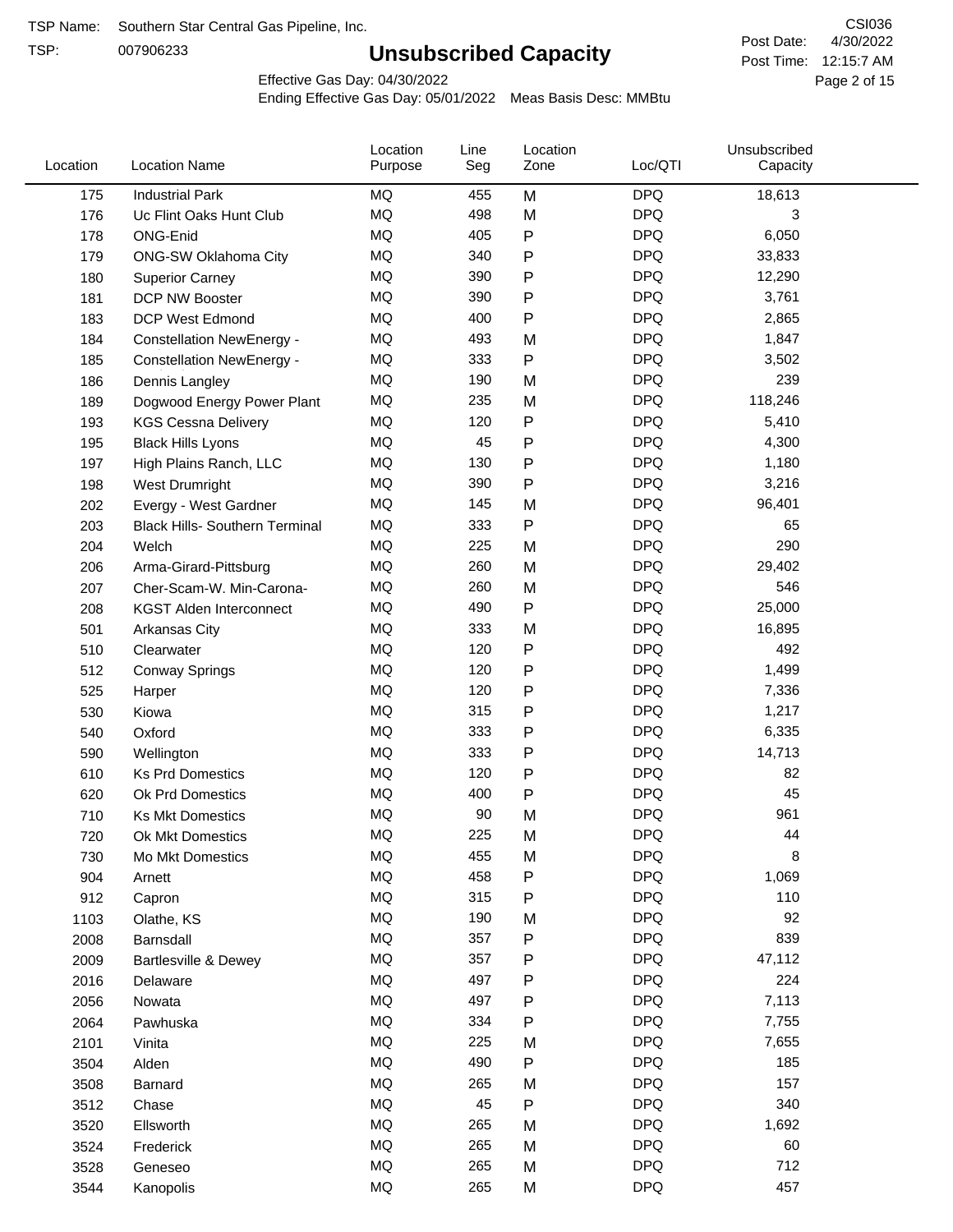TSP: 

# **Unsubscribed Capacity**

4/30/2022 Page 3 of 15 Post Time: 12:15:7 AM CSI036 Post Date:

Effective Gas Day: 04/30/2022

| Location | <b>Location Name</b>      | Location<br>Purpose | Line<br>Seg | Location<br>Zone | Loc/QTI    | Unsubscribed<br>Capacity |  |
|----------|---------------------------|---------------------|-------------|------------------|------------|--------------------------|--|
| 3548     | Lincoln                   | MQ                  | 265         | M                | <b>DPQ</b> | 4,528                    |  |
| 3551     | Lucas                     | MQ                  | 265         | M                | <b>DPQ</b> | 711                      |  |
| 3553     | Luray                     | <b>MQ</b>           | 265         | M                | <b>DPQ</b> | 77                       |  |
| 3555     | Minneapolis               | <b>MQ</b>           | 265         | M                | <b>DPQ</b> | 1,424                    |  |
| 3572     | Raymond                   | <b>MQ</b>           | 490         | P                | <b>DPQ</b> | 75                       |  |
| 3576     | Sylvan Grove              | MQ                  | 265         | M                | <b>DPQ</b> | 134                      |  |
| 3588     | Vesper                    | <b>MQ</b>           | 265         | M                | <b>DPQ</b> | 42                       |  |
| 3608     | Beloit                    | <b>MQ</b>           | 265         | M                | <b>DPQ</b> | 12,605                   |  |
| 3610     | <b>Burr Oak</b>           | <b>MQ</b>           | 265         | M                | <b>DPQ</b> | 168                      |  |
| 3612     | Cawker City               | MQ                  | 265         | M                | <b>DPQ</b> | 625                      |  |
| 3616     | Downs                     | <b>MQ</b>           | 265         | M                | <b>DPQ</b> | 382                      |  |
| 3620     | Esbon                     | <b>MQ</b>           | 265         | M                | <b>DPQ</b> | 63                       |  |
| 3624     | Formosa                   | <b>MQ</b>           | 265         | M                | <b>DPQ</b> | 120                      |  |
| 3628     | Glen Elder                | <b>MQ</b>           | 265         | M                | <b>DPQ</b> | 125                      |  |
| 3640     | Jewell                    | <b>MQ</b>           | 265         | M                | <b>DPQ</b> | 66                       |  |
| 3648     | Lebanon                   | <b>MQ</b>           | 265         | M                | <b>DPQ</b> | 178                      |  |
| 3652     | Mankato                   | MQ                  | 265         | M                | <b>DPQ</b> | 1,807                    |  |
| 3654     | Montrose                  | MQ                  | 265         | M                | <b>DPQ</b> | 192                      |  |
| 3660     | Osborne                   | <b>MQ</b>           | 265         | M                | <b>DPQ</b> | 4,776                    |  |
| 3676     | Smith Center              | MQ                  | 265         | M                | <b>DPQ</b> | 1,401                    |  |
| 4812     | Carthage, Jasper, & Lamar | <b>MQ</b>           | 450         | M                | <b>DPQ</b> | 5,570                    |  |
| 5002     | East Liberty Receipt      | M <sub>2</sub>      | 260         | M                | <b>RPQ</b> | 42,602                   |  |
| 6565     | Murray Gil Plant          | <b>MQ</b>           | 120         | P                | <b>DPQ</b> | 166,038                  |  |
| 6704     | Atlanta                   | <b>MQ</b>           | 333         | M                | <b>DPQ</b> | 107                      |  |
| 6706     | Augusta & Leon            | MQ                  | 295         | P                | <b>DPQ</b> | 46,347                   |  |
| 6712     | Benton                    | <b>MQ</b>           | 300         | M                | <b>DPQ</b> | 22                       |  |
| 6714     | <b>Burden</b>             | <b>MQ</b>           | 333         | M                | <b>DPQ</b> | 137                      |  |
| 6716     | Cambridge                 | MQ                  | 333         | M                | <b>DPQ</b> | 83                       |  |
| 6720     | Dexter                    | MQ                  | 333         | M                | <b>DPQ</b> | 128                      |  |
| 6722     | Douglas                   | <b>MQ</b>           | 295         | P                | <b>DPQ</b> | 4,069                    |  |
| 6724     | El Dorado                 | <b>MQ</b>           | 300         | M                | <b>DPQ</b> | 14,336                   |  |
| 6764     | Potwin                    | <b>MQ</b>           | 300         | M                | <b>DPQ</b> | 125                      |  |
| 6780     | Towanda                   | MQ                  | 300         | M                | <b>DPQ</b> | 6                        |  |
| 6828     | Grenola                   | MQ                  | 333         | M                | <b>DPQ</b> | 127                      |  |
| 6852     | Madison                   | <b>MQ</b>           | 140         | M                | <b>DPQ</b> | 379                      |  |
| 6860     | Olpe                      | MQ                  | 140         | M                | <b>DPQ</b> | 129                      |  |
| 7158     | <b>OFS Maysville</b>      | M <sub>2</sub>      | 385         | P                | <b>RPQ</b> | 2,486                    |  |
| 9012     | Circleville               | MQ                  | 90          | M                | <b>DPQ</b> | 133                      |  |
| 9020     | Everest                   | $\sf{MQ}$           | 90          | M                | <b>DPQ</b> | 167                      |  |
| 9024     | Fairview                  | $\sf{MQ}$           | 90          | M                | <b>DPQ</b> | 171                      |  |
| 9026     | <b>Falls City</b>         | MQ                  | 90          | M                | <b>DPQ</b> | 12,490                   |  |
| 9032     | Hamlin                    | MQ                  | 90          | M                | <b>DPQ</b> | 50                       |  |
| 9034     | Hiawatha                  | MQ                  | 90          | M                | <b>DPQ</b> | 2,895                    |  |
| 9036     | Holton                    | MQ                  | 90          | M                | <b>DPQ</b> | 4,675                    |  |
| 9038     | Horton                    | <b>MQ</b>           | 90          | M                | <b>DPQ</b> | 1,821                    |  |
| 9040     | Huron                     | MQ                  | 90          | M                | <b>DPQ</b> | 30                       |  |
| 9042     | Highland & Robinson       | MQ                  | 90          | M                | <b>DPQ</b> | 844                      |  |
| 9052     | Morrill                   | MQ                  | 90          | M                | <b>DPQ</b> | 228                      |  |
| 9054     | Muscotah                  | $\sf{MQ}$           | 90          | M                | <b>DPQ</b> | 612                      |  |
|          |                           |                     |             |                  |            |                          |  |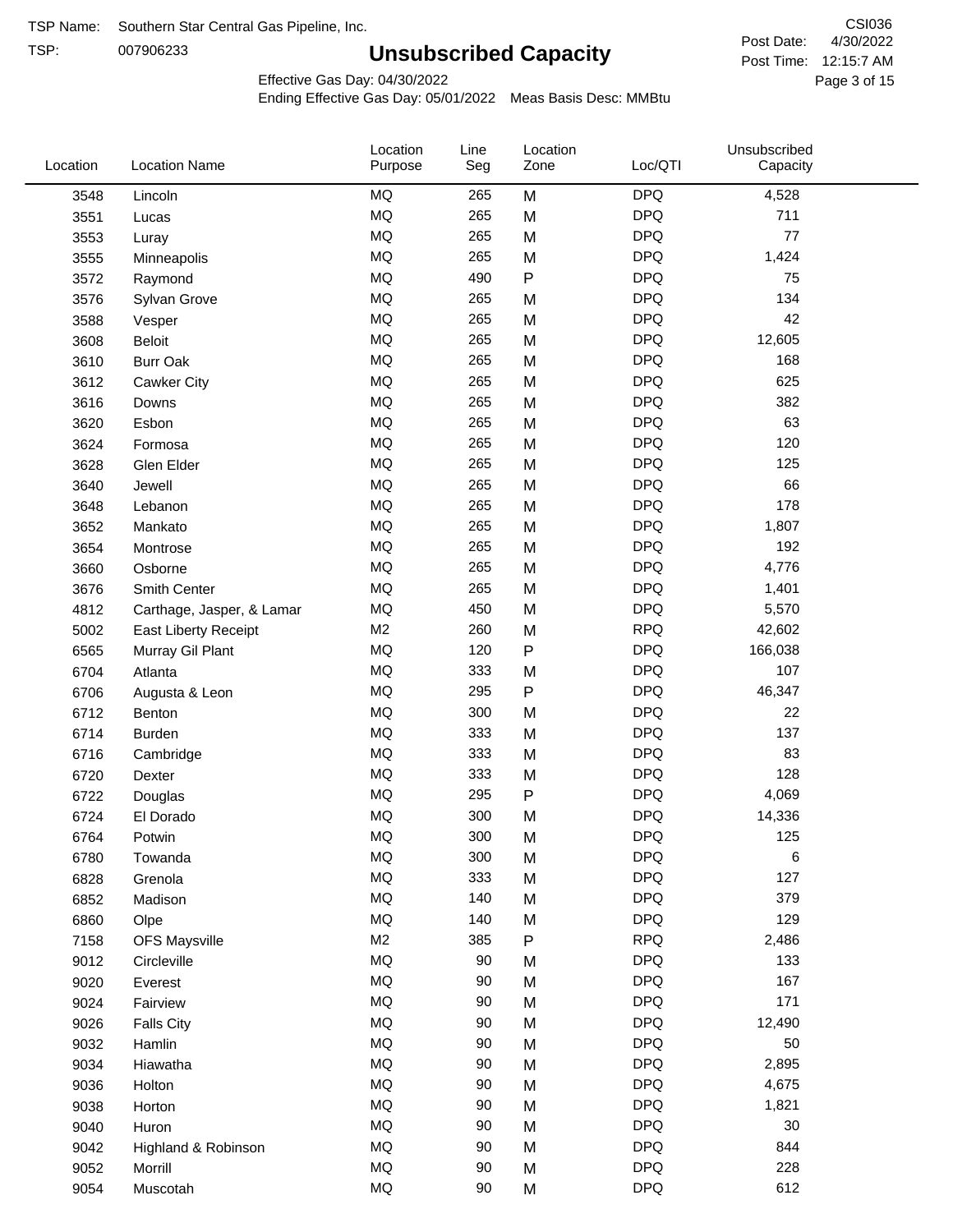TSP:

# **Unsubscribed Capacity**

4/30/2022 Page 4 of 15 Post Time: 12:15:7 AM CSI036 Post Date:

Effective Gas Day: 04/30/2022

| Location | <b>Location Name</b>            | Location<br>Purpose | Line<br>Seg | Location<br>Zone | Loc/QTI    | Unsubscribed<br>Capacity |  |
|----------|---------------------------------|---------------------|-------------|------------------|------------|--------------------------|--|
| 9057     | Netawaka                        | MQ                  | 90          | M                | <b>DPQ</b> | 48                       |  |
| 9059     | Nortonville & Winchester        | <b>MQ</b>           | 180         | M                | <b>DPQ</b> | 12                       |  |
| 9064     | Oskaloosa                       | MQ                  | 180         | M                | <b>DPQ</b> | 177                      |  |
| 9066     | Ozawkie                         | <b>MQ</b>           | 180         | M                | <b>DPQ</b> | 231                      |  |
| 9075     | Reserve                         | <b>MQ</b>           | 90          | M                | <b>DPQ</b> | 72                       |  |
| 9079     | Sabetha                         | <b>MQ</b>           | 90          | M                | <b>DPQ</b> | 11,276                   |  |
| 9091     | <b>Valley Falls</b>             | <b>MQ</b>           | 180         | M                | <b>DPQ</b> | 1,271                    |  |
| 9093     | Wathena, Elwood & Troy          | <b>MQ</b>           | 250         | M                | <b>DPQ</b> | 6,996                    |  |
| 9095     | Whiting                         | MQ                  | 90          | M                | <b>DPQ</b> | 40                       |  |
| 9097     | Willis                          | <b>MQ</b>           | 90          | M                | <b>DPQ</b> | 208                      |  |
| 9657     | South Glavin, KS TB             | <b>MQ</b>           | 145         | M                | <b>DPQ</b> | 36,000                   |  |
| 9835     | Hutchinson                      | MQ                  | 490         | P                | <b>DPQ</b> | 279                      |  |
| 10731    | Chelin Pld                      | M <sub>2</sub>      | 315         | Ρ                | <b>RPQ</b> | 12,086                   |  |
| 10847    | Olathe, KS East TB              | <b>MQ</b>           | 145         | M                | <b>DPQ</b> | 1,000                    |  |
| 10997    | EGT Jane - Receipt              | M <sub>2</sub>      | 423         | M                | <b>RPQ</b> | 146,982                  |  |
| 11138    | Anr Brown Emergency             | M <sub>2</sub>      | 90          | M                | <b>RPQ</b> | 23,860                   |  |
| 11377    | Transwestern Canadian - Rec.    | M <sub>2</sub>      | 458         | P                | <b>RPQ</b> | 56,705                   |  |
| 11435    | <b>OkTex Marsh Interconnect</b> | M <sub>2</sub>      | 458         | Ρ                | <b>RPQ</b> | 47,447                   |  |
| 11704    | Alba-Purcell-Neck City          | MQ                  | 450         | M                | <b>DPQ</b> | 77                       |  |
| 11709    | Carl Junction                   | <b>MQ</b>           | 260         | M                | <b>DPQ</b> | 3,766                    |  |
| 11712    | Carterville                     | <b>MQ</b>           | 450         | M                | <b>DPQ</b> | 6,134                    |  |
| 11716    | Duenweg                         | <b>MQ</b>           | 450         | M                | <b>DPQ</b> | 1,984                    |  |
| 11740    | Joplin-Galloway                 | <b>MQ</b>           | 450         | M                | <b>DPQ</b> | 44,900                   |  |
| 11772    | <b>Reddings Mill</b>            | <b>MQ</b>           | 225         | M                | <b>DPQ</b> | 370                      |  |
| 11776    | Saginaw                         | <b>MQ</b>           | 450         | M                | <b>DPQ</b> | 82                       |  |
| 11778    | Smithfield                      | <b>MQ</b>           | 260         | M                | <b>DPQ</b> | 50                       |  |
| 11779    | <b>Stones Corner</b>            | <b>MQ</b>           | 450         | M                | <b>DPQ</b> | 67                       |  |
| 11792    | Webb City                       | <b>MQ</b>           | 450         | M                | <b>DPQ</b> | 3,052                    |  |
| 12723    | DCP - Kingfisher                | M <sub>2</sub>      | 400         | P                | <b>RPQ</b> | 12,876                   |  |
| 12782    | Herndon Pld                     | M <sub>2</sub>      | 333         | M                | <b>RPQ</b> | 2,822                    |  |
| 13011    | <b>OGT Mutual</b>               | M <sub>2</sub>      | 458         | P                | <b>RPQ</b> | 102,797                  |  |
| 13144    | Own Resources - Waverly         | M <sub>2</sub>      | 490         | P                | <b>RPQ</b> | 29,475                   |  |
| 13194    | <b>Superior Carney Plant</b>    | M <sub>2</sub>      | 390         | Ρ                | <b>RPQ</b> | 36,616                   |  |
| 13565    | St. Francis                     | M2                  | 490         | Ρ                | <b>RPQ</b> | 17,798                   |  |
| 13604    | Olathe, KS Naval Base TB        | MQ                  | 190         | M                | <b>DPQ</b> | 4,000                    |  |
| 13644    | Kansas City, Kansas             | MQ                  | 115         | M                | <b>DPQ</b> | 170,108                  |  |
| 13735    | State Line Pld                  | M <sub>2</sub>      | 490         | Ρ                | <b>RPQ</b> | 15,750                   |  |
| 13745    | Kansas City, MO                 | MQ                  | 195         | M                | <b>DPQ</b> | 165,756                  |  |
| 13746    | Grain Valley & Lake Lotawana    | MQ                  | 235         | M                | <b>DPQ</b> | 193,050                  |  |
| 13747    | Kentucky Avenue                 | MQ                  | 235         | M                | <b>DPQ</b> | 60,000                   |  |
| 13748    | 47th & 71st & Stateline         | MQ                  | 115         | M                | <b>DPQ</b> | 267,453                  |  |
| 13906    | Bonny Reservoir Pld             | M <sub>2</sub>      | 490         | Ρ                | <b>RPQ</b> | 44,606                   |  |
| 14027    | Mullendore Pld                  | M <sub>2</sub>      | 335         | Ρ                | <b>RPQ</b> | 6,646                    |  |
| 14155    | Chase County Pld                | M <sub>2</sub>      | 140         | M                | <b>RPQ</b> | 3,841                    |  |
| 14377    | DCP Mustang Plt                 | M <sub>2</sub>      | 340         | Ρ                | <b>RPQ</b> | 11,744                   |  |
| 14391    | <b>REP - North Williams</b>     | M <sub>2</sub>      | 495         | M                | <b>RPQ</b> | 32,434                   |  |
| 14513    | Cimarron Pipeline               | M <sub>2</sub>      | 315         | Ρ                | <b>RPQ</b> | 9,761                    |  |
| 14872    | Own Resources - Wray            | M <sub>2</sub>      | 490         | Ρ                | <b>RPQ</b> | 16,513                   |  |
| 14965    | CIG Riner                       | M <sub>2</sub>      | 490         | P                | <b>RPQ</b> | 51,538                   |  |
|          |                                 |                     |             |                  |            |                          |  |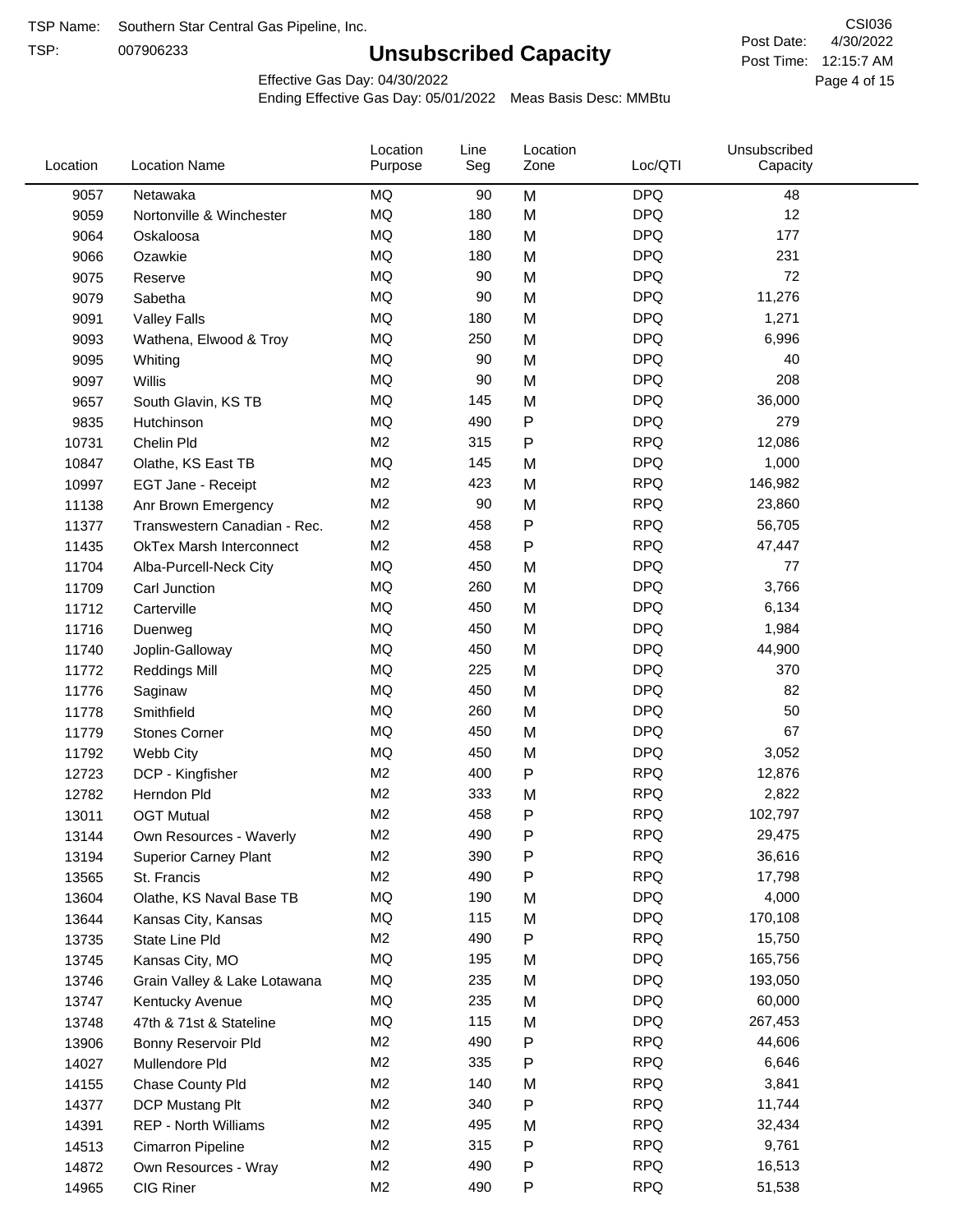TSP:

# **Unsubscribed Capacity**

4/30/2022 Page 5 of 15 Post Time: 12:15:7 AM CSI036 Post Date:

Effective Gas Day: 04/30/2022

| $\mathsf{P}$<br><b>RPQ</b><br>M <sub>2</sub><br>56,934<br>130<br>14971<br><b>KGST Ark River</b><br>M <sub>2</sub><br><b>RPQ</b><br>400<br>P<br>46,050<br>15011<br><b>EOIT Noble</b><br><b>MQ</b><br><b>DPQ</b><br>235<br>26<br>M<br>15012<br>Cleveland Mo<br><b>MQ</b><br><b>DPQ</b><br>235<br>830<br>15020<br>East Lynne & Garden City<br>M<br><b>MQ</b><br><b>DPQ</b><br>76<br>235<br>M<br>15024<br>Freeman<br><b>MQ</b><br><b>DPQ</b><br>235<br>4,017<br>Holden<br>M<br>15032<br><b>MQ</b><br><b>DPQ</b><br>235<br>41<br>M<br>15044<br>Kingsville<br><b>MQ</b><br><b>DPQ</b><br>288<br>235<br>M<br>15050<br>Lone Jack<br><b>MQ</b><br><b>DPQ</b><br>Peculiar<br>235<br>2,265<br>15064<br>M<br><b>MQ</b><br><b>DPQ</b><br>235<br>M<br>4,776<br>15066<br><b>Pleasant Hill</b><br>M <sub>2</sub><br><b>RPQ</b><br>335<br>P<br>2,730<br>15117<br>Hulah<br>M <sub>2</sub><br>P<br><b>RPQ</b><br>385<br>91,338<br><b>EOIT McClain</b><br>15142<br><b>DPQ</b><br>MQ<br>250<br>1,372<br>15216<br>Dearborn MO<br>M<br>M <sub>2</sub><br>P<br><b>RPQ</b><br>340<br>15223<br>23,446<br>Nimrod<br>M <sub>2</sub><br><b>RPQ</b><br>490<br>P<br>49,874<br>15236<br>Questar Skull Creek<br><b>RPQ</b><br>M <sub>2</sub><br>458<br>P<br>DCP - Cimarron Plant<br>117,425<br>15253<br><b>MQ</b><br><b>DPQ</b><br>250<br>92<br>15256<br>New Market & Trimble<br>M<br>M <sub>2</sub><br><b>RPQ</b><br>315<br>Ρ<br>81,012<br><b>CIG Floris</b><br>15266<br>M <sub>2</sub><br><b>RPQ</b><br>458<br>P<br>48,284<br>15300<br><b>OFS</b> Stateline<br>P<br><b>RPQ</b><br>M <sub>2</sub><br>490<br>13,960<br>15343<br>St. Francis Pld<br><b>RPQ</b><br>M <sub>2</sub><br>315<br>P<br>25,274<br>Golden Gas Pld<br>15405<br><b>RPQ</b><br>M <sub>2</sub><br>385<br>P<br>53,846<br>Velma Gas Plant<br>15430<br>M <sub>2</sub><br><b>RPQ</b><br>130<br>Scout - Satanta<br>P<br>185,442<br>15433 |  |
|----------------------------------------------------------------------------------------------------------------------------------------------------------------------------------------------------------------------------------------------------------------------------------------------------------------------------------------------------------------------------------------------------------------------------------------------------------------------------------------------------------------------------------------------------------------------------------------------------------------------------------------------------------------------------------------------------------------------------------------------------------------------------------------------------------------------------------------------------------------------------------------------------------------------------------------------------------------------------------------------------------------------------------------------------------------------------------------------------------------------------------------------------------------------------------------------------------------------------------------------------------------------------------------------------------------------------------------------------------------------------------------------------------------------------------------------------------------------------------------------------------------------------------------------------------------------------------------------------------------------------------------------------------------------------------------------------------------------------------------------------------------------------------------------------------------------------------------------------------------------|--|
|                                                                                                                                                                                                                                                                                                                                                                                                                                                                                                                                                                                                                                                                                                                                                                                                                                                                                                                                                                                                                                                                                                                                                                                                                                                                                                                                                                                                                                                                                                                                                                                                                                                                                                                                                                                                                                                                      |  |
|                                                                                                                                                                                                                                                                                                                                                                                                                                                                                                                                                                                                                                                                                                                                                                                                                                                                                                                                                                                                                                                                                                                                                                                                                                                                                                                                                                                                                                                                                                                                                                                                                                                                                                                                                                                                                                                                      |  |
|                                                                                                                                                                                                                                                                                                                                                                                                                                                                                                                                                                                                                                                                                                                                                                                                                                                                                                                                                                                                                                                                                                                                                                                                                                                                                                                                                                                                                                                                                                                                                                                                                                                                                                                                                                                                                                                                      |  |
|                                                                                                                                                                                                                                                                                                                                                                                                                                                                                                                                                                                                                                                                                                                                                                                                                                                                                                                                                                                                                                                                                                                                                                                                                                                                                                                                                                                                                                                                                                                                                                                                                                                                                                                                                                                                                                                                      |  |
|                                                                                                                                                                                                                                                                                                                                                                                                                                                                                                                                                                                                                                                                                                                                                                                                                                                                                                                                                                                                                                                                                                                                                                                                                                                                                                                                                                                                                                                                                                                                                                                                                                                                                                                                                                                                                                                                      |  |
|                                                                                                                                                                                                                                                                                                                                                                                                                                                                                                                                                                                                                                                                                                                                                                                                                                                                                                                                                                                                                                                                                                                                                                                                                                                                                                                                                                                                                                                                                                                                                                                                                                                                                                                                                                                                                                                                      |  |
|                                                                                                                                                                                                                                                                                                                                                                                                                                                                                                                                                                                                                                                                                                                                                                                                                                                                                                                                                                                                                                                                                                                                                                                                                                                                                                                                                                                                                                                                                                                                                                                                                                                                                                                                                                                                                                                                      |  |
|                                                                                                                                                                                                                                                                                                                                                                                                                                                                                                                                                                                                                                                                                                                                                                                                                                                                                                                                                                                                                                                                                                                                                                                                                                                                                                                                                                                                                                                                                                                                                                                                                                                                                                                                                                                                                                                                      |  |
|                                                                                                                                                                                                                                                                                                                                                                                                                                                                                                                                                                                                                                                                                                                                                                                                                                                                                                                                                                                                                                                                                                                                                                                                                                                                                                                                                                                                                                                                                                                                                                                                                                                                                                                                                                                                                                                                      |  |
|                                                                                                                                                                                                                                                                                                                                                                                                                                                                                                                                                                                                                                                                                                                                                                                                                                                                                                                                                                                                                                                                                                                                                                                                                                                                                                                                                                                                                                                                                                                                                                                                                                                                                                                                                                                                                                                                      |  |
|                                                                                                                                                                                                                                                                                                                                                                                                                                                                                                                                                                                                                                                                                                                                                                                                                                                                                                                                                                                                                                                                                                                                                                                                                                                                                                                                                                                                                                                                                                                                                                                                                                                                                                                                                                                                                                                                      |  |
|                                                                                                                                                                                                                                                                                                                                                                                                                                                                                                                                                                                                                                                                                                                                                                                                                                                                                                                                                                                                                                                                                                                                                                                                                                                                                                                                                                                                                                                                                                                                                                                                                                                                                                                                                                                                                                                                      |  |
|                                                                                                                                                                                                                                                                                                                                                                                                                                                                                                                                                                                                                                                                                                                                                                                                                                                                                                                                                                                                                                                                                                                                                                                                                                                                                                                                                                                                                                                                                                                                                                                                                                                                                                                                                                                                                                                                      |  |
|                                                                                                                                                                                                                                                                                                                                                                                                                                                                                                                                                                                                                                                                                                                                                                                                                                                                                                                                                                                                                                                                                                                                                                                                                                                                                                                                                                                                                                                                                                                                                                                                                                                                                                                                                                                                                                                                      |  |
|                                                                                                                                                                                                                                                                                                                                                                                                                                                                                                                                                                                                                                                                                                                                                                                                                                                                                                                                                                                                                                                                                                                                                                                                                                                                                                                                                                                                                                                                                                                                                                                                                                                                                                                                                                                                                                                                      |  |
|                                                                                                                                                                                                                                                                                                                                                                                                                                                                                                                                                                                                                                                                                                                                                                                                                                                                                                                                                                                                                                                                                                                                                                                                                                                                                                                                                                                                                                                                                                                                                                                                                                                                                                                                                                                                                                                                      |  |
|                                                                                                                                                                                                                                                                                                                                                                                                                                                                                                                                                                                                                                                                                                                                                                                                                                                                                                                                                                                                                                                                                                                                                                                                                                                                                                                                                                                                                                                                                                                                                                                                                                                                                                                                                                                                                                                                      |  |
|                                                                                                                                                                                                                                                                                                                                                                                                                                                                                                                                                                                                                                                                                                                                                                                                                                                                                                                                                                                                                                                                                                                                                                                                                                                                                                                                                                                                                                                                                                                                                                                                                                                                                                                                                                                                                                                                      |  |
|                                                                                                                                                                                                                                                                                                                                                                                                                                                                                                                                                                                                                                                                                                                                                                                                                                                                                                                                                                                                                                                                                                                                                                                                                                                                                                                                                                                                                                                                                                                                                                                                                                                                                                                                                                                                                                                                      |  |
|                                                                                                                                                                                                                                                                                                                                                                                                                                                                                                                                                                                                                                                                                                                                                                                                                                                                                                                                                                                                                                                                                                                                                                                                                                                                                                                                                                                                                                                                                                                                                                                                                                                                                                                                                                                                                                                                      |  |
|                                                                                                                                                                                                                                                                                                                                                                                                                                                                                                                                                                                                                                                                                                                                                                                                                                                                                                                                                                                                                                                                                                                                                                                                                                                                                                                                                                                                                                                                                                                                                                                                                                                                                                                                                                                                                                                                      |  |
|                                                                                                                                                                                                                                                                                                                                                                                                                                                                                                                                                                                                                                                                                                                                                                                                                                                                                                                                                                                                                                                                                                                                                                                                                                                                                                                                                                                                                                                                                                                                                                                                                                                                                                                                                                                                                                                                      |  |
|                                                                                                                                                                                                                                                                                                                                                                                                                                                                                                                                                                                                                                                                                                                                                                                                                                                                                                                                                                                                                                                                                                                                                                                                                                                                                                                                                                                                                                                                                                                                                                                                                                                                                                                                                                                                                                                                      |  |
| M <sub>2</sub><br>P<br><b>RPQ</b><br>385<br>2,182<br>15857<br>DCP - Sholem                                                                                                                                                                                                                                                                                                                                                                                                                                                                                                                                                                                                                                                                                                                                                                                                                                                                                                                                                                                                                                                                                                                                                                                                                                                                                                                                                                                                                                                                                                                                                                                                                                                                                                                                                                                           |  |
| M <sub>2</sub><br><b>RPQ</b><br>333<br>3,084<br>M<br>15907<br>Cowley Gas Systems, LLC                                                                                                                                                                                                                                                                                                                                                                                                                                                                                                                                                                                                                                                                                                                                                                                                                                                                                                                                                                                                                                                                                                                                                                                                                                                                                                                                                                                                                                                                                                                                                                                                                                                                                                                                                                                |  |
| <b>DPQ</b><br>MQ<br>145<br>24,000<br>16013<br>South Olathe TB<br>M                                                                                                                                                                                                                                                                                                                                                                                                                                                                                                                                                                                                                                                                                                                                                                                                                                                                                                                                                                                                                                                                                                                                                                                                                                                                                                                                                                                                                                                                                                                                                                                                                                                                                                                                                                                                   |  |
| P<br><b>RPQ</b><br>M <sub>2</sub><br>130<br>125,886<br>16289<br>Scout - Jayhawk                                                                                                                                                                                                                                                                                                                                                                                                                                                                                                                                                                                                                                                                                                                                                                                                                                                                                                                                                                                                                                                                                                                                                                                                                                                                                                                                                                                                                                                                                                                                                                                                                                                                                                                                                                                      |  |
| <b>RPQ</b><br>M <sub>2</sub><br>490<br>P<br>16294<br>223,278<br>Wamsutter - Echo Springs                                                                                                                                                                                                                                                                                                                                                                                                                                                                                                                                                                                                                                                                                                                                                                                                                                                                                                                                                                                                                                                                                                                                                                                                                                                                                                                                                                                                                                                                                                                                                                                                                                                                                                                                                                             |  |
| P<br>M <sub>2</sub><br>315<br><b>RPQ</b><br>225,257<br>16376<br>Salt Plains Storage                                                                                                                                                                                                                                                                                                                                                                                                                                                                                                                                                                                                                                                                                                                                                                                                                                                                                                                                                                                                                                                                                                                                                                                                                                                                                                                                                                                                                                                                                                                                                                                                                                                                                                                                                                                  |  |
| <b>RPQ</b><br>M <sub>2</sub><br>315<br>P<br>86,510<br>16453<br><b>ETC Texas Pipeline Beaver</b>                                                                                                                                                                                                                                                                                                                                                                                                                                                                                                                                                                                                                                                                                                                                                                                                                                                                                                                                                                                                                                                                                                                                                                                                                                                                                                                                                                                                                                                                                                                                                                                                                                                                                                                                                                      |  |
| M <sub>2</sub><br>497<br>P<br><b>RPQ</b><br>4,818<br>16478<br>Envirotek Fuel Systems Inc                                                                                                                                                                                                                                                                                                                                                                                                                                                                                                                                                                                                                                                                                                                                                                                                                                                                                                                                                                                                                                                                                                                                                                                                                                                                                                                                                                                                                                                                                                                                                                                                                                                                                                                                                                             |  |
| <b>DPQ</b><br>MQ<br>225<br>81<br>16508<br>M<br><b>Blue Jacket</b>                                                                                                                                                                                                                                                                                                                                                                                                                                                                                                                                                                                                                                                                                                                                                                                                                                                                                                                                                                                                                                                                                                                                                                                                                                                                                                                                                                                                                                                                                                                                                                                                                                                                                                                                                                                                    |  |
| MQ<br>225<br><b>DPQ</b><br>6,869<br>M<br>16516<br>Commerce                                                                                                                                                                                                                                                                                                                                                                                                                                                                                                                                                                                                                                                                                                                                                                                                                                                                                                                                                                                                                                                                                                                                                                                                                                                                                                                                                                                                                                                                                                                                                                                                                                                                                                                                                                                                           |  |
| <b>MQ</b><br><b>DPQ</b><br>219<br>225<br>M<br>16532<br>Hockerville                                                                                                                                                                                                                                                                                                                                                                                                                                                                                                                                                                                                                                                                                                                                                                                                                                                                                                                                                                                                                                                                                                                                                                                                                                                                                                                                                                                                                                                                                                                                                                                                                                                                                                                                                                                                   |  |
| <b>RPQ</b><br>M <sub>2</sub><br>225<br>29,362<br>M<br>16534<br>Quapaw                                                                                                                                                                                                                                                                                                                                                                                                                                                                                                                                                                                                                                                                                                                                                                                                                                                                                                                                                                                                                                                                                                                                                                                                                                                                                                                                                                                                                                                                                                                                                                                                                                                                                                                                                                                                |  |
| MQ<br>225<br><b>DPQ</b><br>28,664<br>16552<br>M<br>Miami                                                                                                                                                                                                                                                                                                                                                                                                                                                                                                                                                                                                                                                                                                                                                                                                                                                                                                                                                                                                                                                                                                                                                                                                                                                                                                                                                                                                                                                                                                                                                                                                                                                                                                                                                                                                             |  |
| M <sub>2</sub><br>490<br><b>RPQ</b><br>P<br>108,219<br>16562<br>Republican                                                                                                                                                                                                                                                                                                                                                                                                                                                                                                                                                                                                                                                                                                                                                                                                                                                                                                                                                                                                                                                                                                                                                                                                                                                                                                                                                                                                                                                                                                                                                                                                                                                                                                                                                                                           |  |
| <b>MQ</b><br><b>DPQ</b><br>225<br>342<br>16568<br>M<br>Quapaw                                                                                                                                                                                                                                                                                                                                                                                                                                                                                                                                                                                                                                                                                                                                                                                                                                                                                                                                                                                                                                                                                                                                                                                                                                                                                                                                                                                                                                                                                                                                                                                                                                                                                                                                                                                                        |  |
| <b>RPQ</b><br>M <sub>2</sub><br>225<br>17,625<br>M<br>16582<br>EnergyVest - W Lenapah                                                                                                                                                                                                                                                                                                                                                                                                                                                                                                                                                                                                                                                                                                                                                                                                                                                                                                                                                                                                                                                                                                                                                                                                                                                                                                                                                                                                                                                                                                                                                                                                                                                                                                                                                                                |  |
| M <sub>2</sub><br><b>RPQ</b><br>497<br>6,060<br>16583<br>Ρ<br>Cranor Tap                                                                                                                                                                                                                                                                                                                                                                                                                                                                                                                                                                                                                                                                                                                                                                                                                                                                                                                                                                                                                                                                                                                                                                                                                                                                                                                                                                                                                                                                                                                                                                                                                                                                                                                                                                                             |  |
| <b>RPQ</b><br>M <sub>2</sub><br>458<br>54,887<br>16584<br>Oneok Westex Hemphill<br>Ρ                                                                                                                                                                                                                                                                                                                                                                                                                                                                                                                                                                                                                                                                                                                                                                                                                                                                                                                                                                                                                                                                                                                                                                                                                                                                                                                                                                                                                                                                                                                                                                                                                                                                                                                                                                                 |  |
| <b>RPQ</b><br>M <sub>2</sub><br>235<br>15,186<br>16592<br><b>TIGT Sugar Creek</b><br>M                                                                                                                                                                                                                                                                                                                                                                                                                                                                                                                                                                                                                                                                                                                                                                                                                                                                                                                                                                                                                                                                                                                                                                                                                                                                                                                                                                                                                                                                                                                                                                                                                                                                                                                                                                               |  |
| M <sub>2</sub><br>190<br><b>RPQ</b><br>113,678<br><b>TIGT Glavin</b><br>16593<br>M                                                                                                                                                                                                                                                                                                                                                                                                                                                                                                                                                                                                                                                                                                                                                                                                                                                                                                                                                                                                                                                                                                                                                                                                                                                                                                                                                                                                                                                                                                                                                                                                                                                                                                                                                                                   |  |
| <b>RPQ</b><br>M <sub>2</sub><br>357<br>Ρ<br>10,303<br>16604<br>Osage Hills                                                                                                                                                                                                                                                                                                                                                                                                                                                                                                                                                                                                                                                                                                                                                                                                                                                                                                                                                                                                                                                                                                                                                                                                                                                                                                                                                                                                                                                                                                                                                                                                                                                                                                                                                                                           |  |
| <b>RPQ</b><br>M <sub>2</sub><br>458<br>Ρ<br>39,194<br>16620<br>ETC Texas Pipeline Canadian                                                                                                                                                                                                                                                                                                                                                                                                                                                                                                                                                                                                                                                                                                                                                                                                                                                                                                                                                                                                                                                                                                                                                                                                                                                                                                                                                                                                                                                                                                                                                                                                                                                                                                                                                                           |  |
| M <sub>2</sub><br><b>RPQ</b><br>458<br>Ρ<br>61,340<br>16621<br>ETC Texas Pipeline Hemphill                                                                                                                                                                                                                                                                                                                                                                                                                                                                                                                                                                                                                                                                                                                                                                                                                                                                                                                                                                                                                                                                                                                                                                                                                                                                                                                                                                                                                                                                                                                                                                                                                                                                                                                                                                           |  |
| M <sub>2</sub><br><b>RPQ</b><br>117<br>13,610<br>16667<br>ECQ Pipeline - Powell<br>M                                                                                                                                                                                                                                                                                                                                                                                                                                                                                                                                                                                                                                                                                                                                                                                                                                                                                                                                                                                                                                                                                                                                                                                                                                                                                                                                                                                                                                                                                                                                                                                                                                                                                                                                                                                 |  |
| <b>RPQ</b><br>M <sub>2</sub><br>385<br>5,174<br>Ρ<br>16679<br>Fox Plant                                                                                                                                                                                                                                                                                                                                                                                                                                                                                                                                                                                                                                                                                                                                                                                                                                                                                                                                                                                                                                                                                                                                                                                                                                                                                                                                                                                                                                                                                                                                                                                                                                                                                                                                                                                              |  |
| M <sub>2</sub><br><b>RPQ</b><br>495<br>4,505<br>16746<br>Roxanna<br>M                                                                                                                                                                                                                                                                                                                                                                                                                                                                                                                                                                                                                                                                                                                                                                                                                                                                                                                                                                                                                                                                                                                                                                                                                                                                                                                                                                                                                                                                                                                                                                                                                                                                                                                                                                                                |  |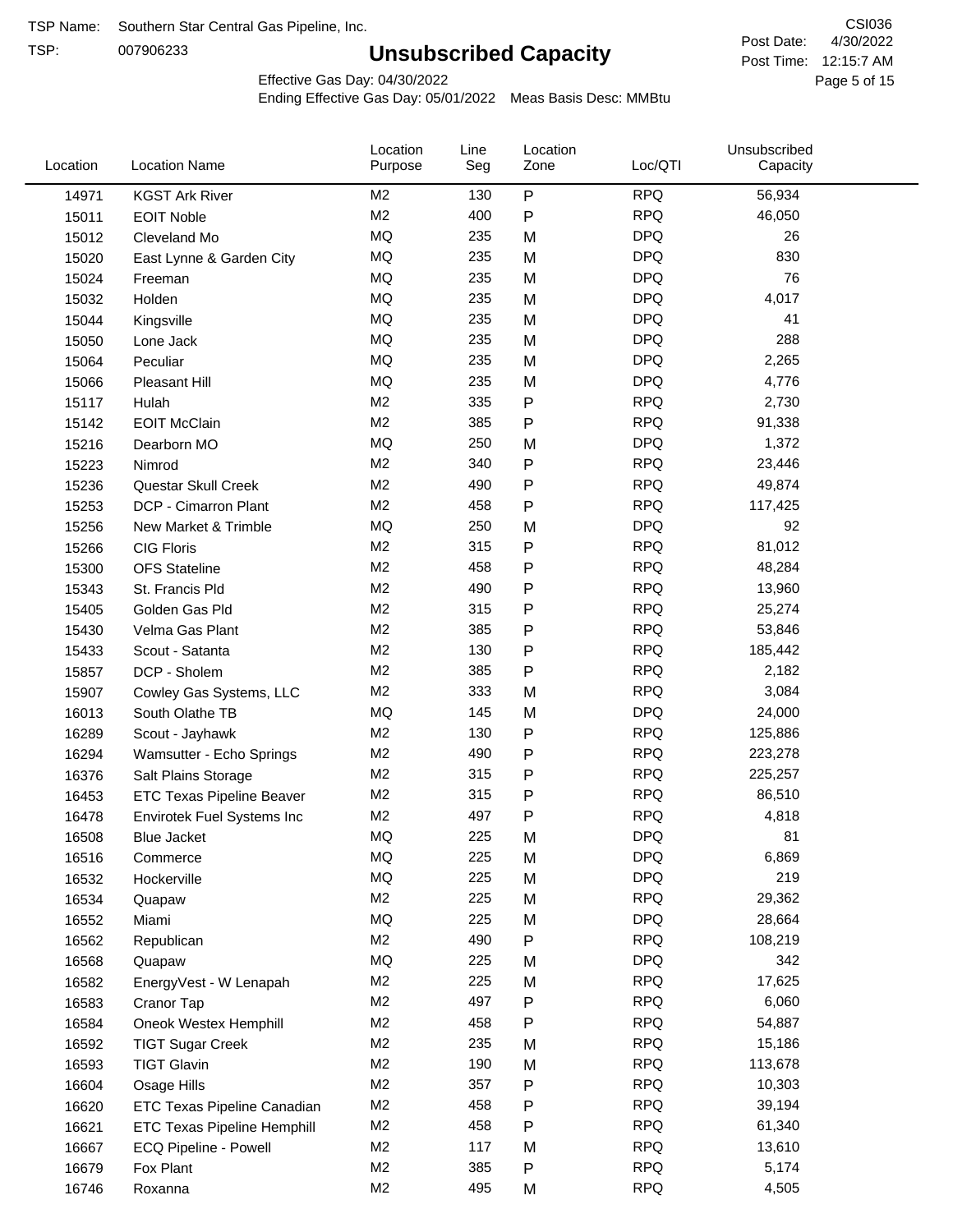TSP:

# **Unsubscribed Capacity**

4/30/2022 Page 6 of 15 Post Time: 12:15:7 AM CSI036 Post Date:

Effective Gas Day: 04/30/2022

| Location | <b>Location Name</b>             | Location<br>Purpose | Line<br>Seg | Location<br>Zone | Loc/QTI    | Unsubscribed<br>Capacity |  |
|----------|----------------------------------|---------------------|-------------|------------------|------------|--------------------------|--|
| 16747    | RedBud-Thayer Tap                | M2                  | 495         | M                | <b>RPQ</b> | 4,872                    |  |
| 16750    | Dilworth Rms                     | M <sub>2</sub>      | 333         | P                | <b>RPQ</b> | 5,334                    |  |
| 16757    | River Rock - Fireside            | M <sub>2</sub>      | 495         | M                | <b>RPQ</b> | 66,400                   |  |
| 16774    | River Rock - E Lenapah           | M <sub>2</sub>      | 225         | M                | <b>RPQ</b> | 17,605                   |  |
| 16794    | <b>NNG Kiowa</b>                 | M <sub>2</sub>      | 130         | $\mathsf{P}$     | <b>RPQ</b> | 73,872                   |  |
| 16798    | <b>Endeavor Energy Resources</b> | M <sub>2</sub>      | 225         | M                | <b>RPQ</b> | 9,982                    |  |
| 16802    | Sunwest                          | M <sub>2</sub>      | 117         | M                | <b>RPQ</b> | 6,183                    |  |
| 16806    | Bluco- East Wann                 | M <sub>2</sub>      | 225         | M                | <b>RPQ</b> | 8,850                    |  |
| 16807    | Bitter Creek Eckley Pld-Yuma     | M <sub>2</sub>      | 490         | $\mathsf{P}$     | <b>RPQ</b> | 35,096                   |  |
| 16812    | <b>RiverGas</b>                  | M <sub>2</sub>      | 95          | M                | <b>RPQ</b> | 5,590                    |  |
| 16813    | Cheyenne Plains - Sand Dune      | M <sub>2</sub>      | 130         | P                | <b>RPQ</b> | 395,434                  |  |
| 16817    | <b>Midwest Energy</b>            | M <sub>2</sub>      | 495         | M                | <b>RPQ</b> | 7,179                    |  |
| 16819    | River Rock- Keeton               | M <sub>2</sub>      | 225         | M                | <b>RPQ</b> | 9,535                    |  |
| 16820    | Superior - Hemphill              | M <sub>2</sub>      | 458         | P                | <b>RPQ</b> | 50,052                   |  |
| 16821    | Yuma West                        | M <sub>2</sub>      | 490         | P                | <b>RPQ</b> | 15,688                   |  |
| 16822    | Jayhawk PLD                      | M <sub>2</sub>      | 95          | M                | <b>RPQ</b> | 4,292                    |  |
| 16824    | Coon Creek                       | M <sub>2</sub>      | 497         | P                | <b>RPQ</b> | 8,858                    |  |
| 16835    | Shiloh                           | M <sub>2</sub>      | 495         | M                | <b>RPQ</b> | 8,573                    |  |
| 16836    | Evergy - South Harper            | MQ                  | 235         | M                | <b>DPQ</b> | 86,400                   |  |
| 16837    | <b>EKAE Ethanol Plant</b>        | MQ                  | 496         | M                | <b>DPQ</b> | 1,397                    |  |
| 16840    | Nearman Creek Power Plant        | MQ                  | 195         | M                | <b>DPQ</b> | 28,800                   |  |
| 16844    | <b>Montgomery County</b>         | M <sub>2</sub>      | 260         | M                | <b>RPQ</b> | 8,000                    |  |
| 16848    | Colt-Liberty                     | M <sub>2</sub>      | 260         | M                | <b>RPQ</b> | 4,000                    |  |
| 16849    | City of Mulvane Power Plant      | MQ                  | 120         | P                | <b>DPQ</b> | 2,880                    |  |
| 16850    | Escalera - Cow Creek             | M <sub>2</sub>      | 490         | P                | <b>RPQ</b> | 66,094                   |  |
| 16852    | Southeastern KS P/L Wilson       | M <sub>2</sub>      | 495         | M                | <b>RPQ</b> | 60,000                   |  |
| 16857    | Superior - Cashion               | M2                  | 400         | P                | <b>RPQ</b> | 10,482                   |  |
| 16862    | Superior - Perkins               | M <sub>2</sub>      | 390         | P                | <b>RPQ</b> | 21,660                   |  |
| 16865    | RedBud-Mound Valley              | M <sub>2</sub>      | 260         | M                | <b>RPQ</b> | 8,000                    |  |
| 16871    | <b>TIGT Grant</b>                | M <sub>2</sub>      | 130         | P                | <b>RPQ</b> | 50,000                   |  |
| 16872    | River Rock - Jayhawk             | M <sub>2</sub>      | 495         | M                | <b>RPQ</b> | 57,579                   |  |
| 16873    | Layne Energy Sycamore            | M <sub>2</sub>      | 495         | M                | <b>RPQ</b> | 15,000                   |  |
| 16875    | Crenshaw Road                    | MQ                  | 455         | M                | <b>DPQ</b> | 33,611                   |  |
| 16877    | Acme Energy Services, Inc.       | M <sub>2</sub>      | 260         | M                | <b>RPQ</b> | 8,000                    |  |
| 16880    | Cottonwood                       | M <sub>2</sub>      | 235         | M                | <b>RPQ</b> | 1,000                    |  |
| 16883    | Cherryvale Boorigie PLd          | M <sub>2</sub>      | 495         | M                | <b>RPQ</b> | 34,135                   |  |
| 16884    | Keystone Delivery                | MQ                  | 390         | P                | <b>DPQ</b> | 6,067                    |  |
| 16890    | ADM/Deerfield                    | MQ                  | 95          | M                | <b>DPQ</b> | 6,078                    |  |
| 16891    | <b>KP Liberty</b>                | M <sub>2</sub>      | 260         | M                | <b>RPQ</b> | 8,300                    |  |
| 16897    | REP - South Williams             | M <sub>2</sub>      | 117         | M                | <b>RPQ</b> | 30,198                   |  |
| 16905    | NEOK Production Company,         | M <sub>2</sub>      | 225         | M                | <b>RPQ</b> | 7,970                    |  |
| 16908    | River Rock - Ft. Scott           | M2                  | 495         | M                | <b>RPQ</b> | 54,600                   |  |
| 16911    | Evergy - Lake Road               | MQ                  | 250         | M                | <b>DPQ</b> | 34,400                   |  |
| 16912    | Targa - Waynoka                  | M <sub>2</sub>      | 315         | P                | <b>RPQ</b> | 157,111                  |  |
| 16916    | Kansas Ethanol, LLC              | MQ                  | 490         | P                | <b>DPQ</b> | 3,500                    |  |
| 16917    | Downstream Casino                | MQ                  | 225         | M                | <b>DPQ</b> | 1,510                    |  |
| 16918    | Show Me Ethanol                  | MQ                  | 425         | M                | <b>DPQ</b> | 6,623                    |  |
| 16922    | <b>Timberline Energy</b>         | M <sub>2</sub>      | 340         | P                | <b>RPQ</b> | 6,846                    |  |
| 16923    | <b>Mid-Continent Market</b>      | MQ                  | 120         | P                | <b>DPQ</b> | 30,000                   |  |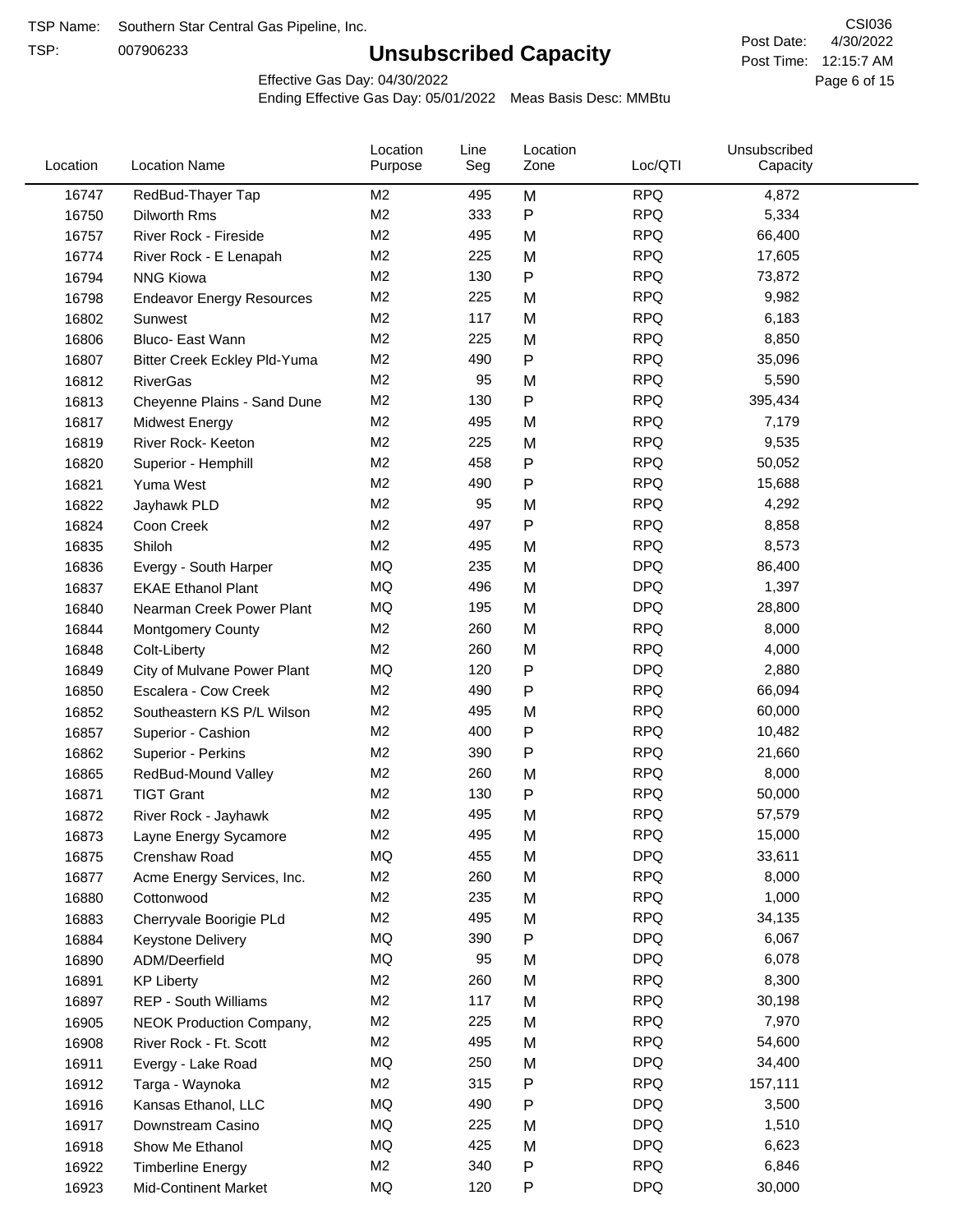TSP:

# **Unsubscribed Capacity**

4/30/2022 Page 7 of 15 Post Time: 12:15:7 AM CSI036 Post Date:

Effective Gas Day: 04/30/2022

| Location | <b>Location Name</b>                | Location<br>Purpose | Line<br>Seg | Location<br>Zone | Loc/QTI    | Unsubscribed<br>Capacity |  |
|----------|-------------------------------------|---------------------|-------------|------------------|------------|--------------------------|--|
| 16931    | Midwest Energy - Goodman            | ΜQ                  | 490         | P                | <b>DPQ</b> | 8,000                    |  |
| 16933    | Westar Emporia Energy               | MQ                  | 140         | M                | <b>DPQ</b> | 106,202                  |  |
| 16935    | River Rock - Graybill               | M <sub>2</sub>      | 260         | M                | <b>RPQ</b> | 23,168                   |  |
| 16941    | REP - Independence CDP              | M <sub>2</sub>      | 117         | M                | <b>RPQ</b> | 29,270                   |  |
| 16942    | <b>Big Timber</b>                   | M <sub>2</sub>      | 490         | P                | <b>RPQ</b> | 49,356                   |  |
| 16945    | <b>ETC Texas Pipeline Antelope</b>  | M <sub>2</sub>      | 458         | Ρ                | <b>RPQ</b> | 110,000                  |  |
| 16949    | Summit Branson                      | MQ                  | 455         | M                | <b>DPQ</b> | 62,208                   |  |
| 16952    | Overland Park                       | MQ                  | 115         | M                | <b>DPQ</b> | 77,485                   |  |
| 16953    | Merriam                             | MQ                  | 115         | M                | <b>DPQ</b> | 123,624                  |  |
| 16955    | Mustang Gas Products, LLC           | M <sub>2</sub>      | 405         | P                | <b>RPQ</b> | 25,550                   |  |
| 16956    | Superior - Ford                     | M <sub>2</sub>      | 130         | P                | <b>RPQ</b> | 17,375                   |  |
| 16962    | Summit Sedalia                      | <b>MQ</b>           | 235         | M                | <b>DPQ</b> | 0                        |  |
| 16967    | Noble Energy - Lilli                | M <sub>2</sub>      | 490         | P                | <b>RPQ</b> | 40,863                   |  |
| 16972    | <b>ONG Norman</b>                   | MQ                  | 385         | P                | <b>DPQ</b> | 40                       |  |
| 16975    | Superior - Spring Creek             | M <sub>2</sub>      | 315         | P                | <b>RPQ</b> | 7,680                    |  |
| 16976    | Bettis Asphalt & Construction       | MQ                  | 180         | M                | <b>DPQ</b> | 3,216                    |  |
| 16977    | <b>KGS Kansas Star Casino</b>       | MQ                  | 333         | P                | <b>DPQ</b> | 144                      |  |
| 16980    | <b>Black Hills Colwich</b>          | MQ                  | 120         | Ρ                | <b>DPQ</b> | 9,995                    |  |
| 16981    | Superior - Bellmon                  | M <sub>2</sub>      | 380         | Ρ                | <b>RPQ</b> | 63,800                   |  |
| 16983    | DCP Midstream - Ellis               | MQ                  | 458         | P                | <b>DPQ</b> | 6,702                    |  |
| 16988    | Atmos Energy - W. Lawrence          | MQ                  | 180         | M                | <b>DPQ</b> | 127                      |  |
| 16991    | Williams Midstream North Alva       | MQ                  | 315         | P                | <b>DPQ</b> | 1,992                    |  |
| 16992    | <b>ONG Ottawa</b>                   | MQ                  | 225         | M                | <b>DPQ</b> | 0                        |  |
| 16993    | Farmer's Gas                        | MQ                  | 130         | Ρ                | <b>DPQ</b> | 9,000                    |  |
| 16996    | Scout Sublette Delivery             | MQ                  | 130         | Ρ                | <b>DPQ</b> | 100                      |  |
| 16997    | Devon Energy Medford Station        | M <sub>2</sub>      | 315         | Ρ                | <b>RPQ</b> | 30,000                   |  |
| 16998    | Cheyenne Light, Fuel and            | MQ                  | 490         | Ρ                | <b>DPQ</b> | 90,800                   |  |
| 16999    | ETC - Crescent                      | M <sub>2</sub>      | 400         | P                | <b>RPQ</b> | 35,000                   |  |
| 17000    | Bourbon County, KS -                | MQ                  | 95          | M                | <b>DPQ</b> | 1                        |  |
| 17003    | Sunflower Electric Rubart           | MQ                  | 130         | P                | <b>DPQ</b> | 48,808                   |  |
| 17004    | <b>NGPL Beaver</b>                  | MQ                  | 315         | Ρ                | <b>DPQ</b> | 175,000                  |  |
| 17005    | ETC - Rose Valley (Delivery)        | MQ                  | 315         | P                | <b>DPQ</b> | 5,000                    |  |
| 17006    | ETC - Rose Valley                   | M <sub>2</sub>      | 315         | Ρ                | <b>RPQ</b> | 195,226                  |  |
| 17008    | <b>OMPA Lamb</b>                    | MQ                  | 335         | Ρ                | <b>DPQ</b> | 51,383                   |  |
| 17009    | <b>Grasslands Energy Centennial</b> | M <sub>2</sub>      | 490         | Ρ                | <b>RPQ</b> | 25,000                   |  |
| 17010    | Noble Keota Receipt                 | M <sub>2</sub>      | 490         | P                | <b>RPQ</b> | 52,200                   |  |
| 17011    | Noble Keota Delivery                | MQ                  | 490         | Ρ                | <b>DPQ</b> | 52,200                   |  |
| 17013    | Enlink - Battle Ridge               | M <sub>2</sub>      | 390         | P                | <b>RPQ</b> | 31,824                   |  |
| 17021    | <b>TIGT Yuma</b>                    | M <sub>2</sub>      | 490         | Ρ                | <b>RPQ</b> | 24,562                   |  |
| 17033    | Kickapoo Nation School              | MQ                  | 90          | M                | <b>DPQ</b> | 300                      |  |
| 17034    | ENVIA Energy Oklahoma City,         | MQ                  | 400         | P                | <b>DPQ</b> | 3,888                    |  |
| 17035    | Ameren Columbia                     | MQ                  | 235         | M                | <b>DPQ</b> | 35,512                   |  |
| 17036    | <b>Coffeyville Resources</b>        | MQ                  | 260         | M                | <b>DPQ</b> | 39,992                   |  |
| 17050    | Atmos - Forest View                 | MQ                  | 190         | M                | <b>DPQ</b> | 4,058                    |  |
| 17052    | ONG NW Oklahoma City                | MQ                  | 340         | Ρ                | <b>DPQ</b> | 39,000                   |  |
| 17054    | <b>ONG Guthrie</b>                  | MQ                  | 400         | Ρ                | <b>DPQ</b> | 4,799                    |  |
| 17055    | ETC Texas Pipeline Nash             | MQ                  | 458         | Ρ                | <b>DPQ</b> | 1,500                    |  |
| 17056    | Blue Mountain - Chisholm Trail      | M <sub>2</sub>      | 340         | P                | <b>RPQ</b> | 72,000                   |  |
|          |                                     | $\sf{MQ}$           | 380         | P                | <b>DPQ</b> | 3,000                    |  |
| 17057    | City of Tonkawa                     |                     |             |                  |            |                          |  |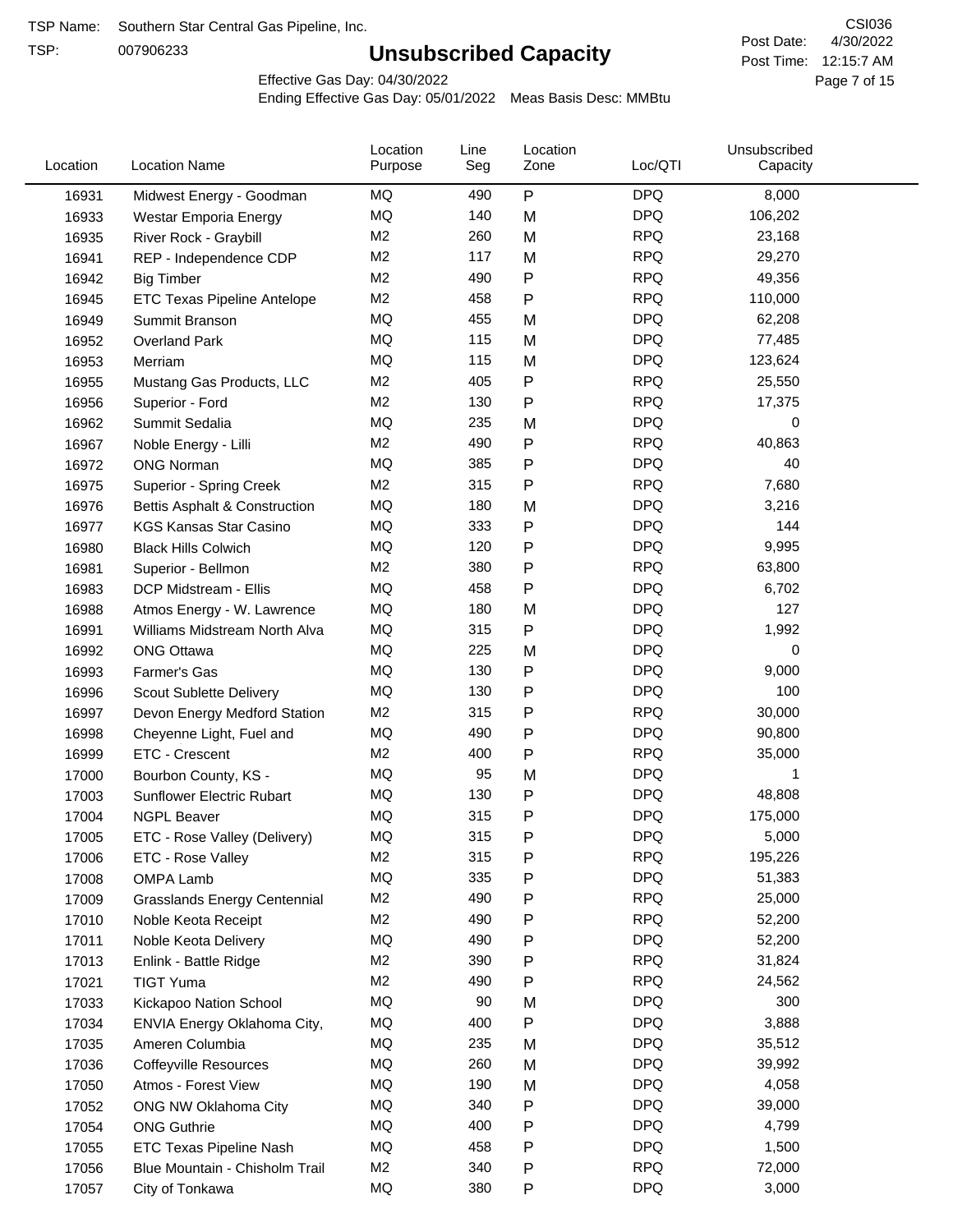TSP:

# **Unsubscribed Capacity**

4/30/2022 Page 8 of 15 Post Time: 12:15:7 AM CSI036 Post Date:

Effective Gas Day: 04/30/2022

| Location | <b>Location Name</b>           | Location<br>Purpose | Line<br>Seg | Location<br>Zone | Loc/QTI    | Unsubscribed<br>Capacity |  |
|----------|--------------------------------|---------------------|-------------|------------------|------------|--------------------------|--|
| 17058    | RPP - Hamm Landfill            | M2                  | 195         | M                | <b>RPQ</b> | 2,500                    |  |
| 17060    | Atmos-Elk City                 | MQ                  | 87          | M                | <b>DPQ</b> | 216                      |  |
| 17064    | Koch - Enid                    | MQ                  | 405         | P                | <b>DPQ</b> | $\mathbf 0$              |  |
| 17065    | Canyon - Redcliff (Receipt)    | M <sub>2</sub>      | 458         | P                | <b>RPQ</b> | 180,000                  |  |
| 17066    | Canyon - Redcliff (Delivery)   | <b>MQ</b>           | 458         | P                | <b>DPQ</b> | 6,175                    |  |
| 17067    | Blue Mountain - Chisholm Trail | M <sub>2</sub>      | 340         | P                | <b>RPQ</b> | 70,000                   |  |
| 17068    | <b>EOIT Alfalfa</b>            | M <sub>2</sub>      | 458         | P                | <b>RPQ</b> | 200,000                  |  |
| 17069    | <b>NGPL Carter</b>             | <b>MQ</b>           | 385         | P                | <b>DPQ</b> | 65,000                   |  |
| 17080    | <b>ONEOK Bakken Pipeline</b>   | MQ                  | 490         | $\mathsf{P}$     | <b>DPQ</b> | 360                      |  |
| 17086    | NGPL - Mutual                  | <b>MQ</b>           | 458         | $\mathsf{P}$     | <b>DPQ</b> | 150,000                  |  |
| 17087    | REX-St.Joe                     | M2                  | 250         | M                | <b>RPQ</b> | 78,606                   |  |
| 17091    | OGT - Maysville                | M <sub>2</sub>      | 385         | P                | <b>RPQ</b> | 110,000                  |  |
| 17096    | Northern Natural-Kiowa         | <b>MQ</b>           | 130         | P                | <b>DPQ</b> | 100,000                  |  |
| 17104    | Black Hills - Plevna, KS TB    | <b>MQ</b>           | 130         | P                | <b>DPQ</b> | 480                      |  |
| 17105    | WIC - Cheyenne Hub             | M <sub>2</sub>      | 490         | P                | <b>RPQ</b> | 144,000                  |  |
| 17113    | NGPL - Ford County Receipt     | M <sub>2</sub>      | 130         | P                | <b>RPQ</b> | 190,400                  |  |
| 17119    | Waste Mgmt RNG Receipt         | M <sub>2</sub>      | 400         | P                | <b>RPQ</b> | 2,976                    |  |
| 17404    | Anderson                       | MQ                  | 423         | M                | <b>DPQ</b> | 1,130                    |  |
| 17406    | Ash Grove, Walnut Grove & Wil  | <b>MQ</b>           | 455         | M                | <b>DPQ</b> | 2,595                    |  |
| 17408    | Aurora                         | <b>MQ</b>           | 455         | M                | <b>DPQ</b> | 850                      |  |
| 17410    | <b>Billings Mo</b>             | <b>MQ</b>           | 455         | M                | <b>DPQ</b> | 2,918                    |  |
| 17414    | Clever Mo                      | <b>MQ</b>           | 455         | M                | <b>DPQ</b> | 738                      |  |
| 17416    | Crane Mo                       | <b>MQ</b>           | 455         | M                | <b>DPQ</b> | 2,944                    |  |
| 17418    | Diamond                        | <b>MQ</b>           | 455         | M                | <b>DPQ</b> | 546                      |  |
| 17426    | Freistatt                      | <b>MQ</b>           | 455         | M                | <b>DPQ</b> | 256                      |  |
| 17430    | Goodman                        | <b>MQ</b>           | 423         | M                | <b>DPQ</b> | 625                      |  |
| 17448    | Lanagan                        | <b>MQ</b>           | 423         | M                | <b>DPQ</b> | 337                      |  |
| 17452    | Marionville                    | <b>MQ</b>           | 455         | M                | <b>DPQ</b> | 1,119                    |  |
| 17454    | Monett                         | <b>MQ</b>           | 455         | M                | <b>DPQ</b> | 25,276                   |  |
| 17456    | Mt Vernon & Verona             | <b>MQ</b>           | 455         | M                | <b>DPQ</b> | 4,407                    |  |
| 17458    | Neosho                         | <b>MQ</b>           | 455         | M                | <b>DPQ</b> | 8,597                    |  |
| 17460    | Noel & North Noel              | MQ                  | 423         | M                | <b>DPQ</b> | 19,472                   |  |
| 17462    | Nixa & Ozark                   | MQ                  | 455         | M                | <b>DPQ</b> | 5,340                    |  |
| 17464    | Pierce City                    | $\sf{MQ}$           | 455         | M                | <b>DPQ</b> | 3,281                    |  |
| 17466    | Pineville                      | MQ                  | 423         | M                | <b>DPQ</b> | 302                      |  |
| 17472    | Republic                       | MQ                  | 455         | M                | <b>DPQ</b> | 883                      |  |
| 17476    | Sarcoxie                       | MQ                  | 455         | M                | <b>DPQ</b> | 2,828                    |  |
| 17478    | Seneca                         | MQ                  | 225         | M                | <b>DPQ</b> | 9,873                    |  |
| 17492    | Wentworth                      | <b>MQ</b>           | 455         | M                | <b>DPQ</b> | 193                      |  |
| 18328    | Goessel                        | <b>MQ</b>           | 140         | M                | <b>DPQ</b> | 62                       |  |
| 18356    | Newton                         | MQ                  | 120         | P                | <b>DPQ</b> | 21,538                   |  |
| 19000    | Scout Jayhawk Delivery         | MQ                  | 130         | P                | <b>DPQ</b> | 185,442                  |  |
| 19548    | Lyndon                         | MQ                  | 140         | M                | <b>DPQ</b> | 655                      |  |
| 19552    | Melvern                        | MQ                  | 493         | M                | <b>DPQ</b> | 42                       |  |
| 19554    | Michigan Valley                | MQ                  | 140         | M                | <b>DPQ</b> | 339                      |  |
| 19564    | Pomona                         | MQ                  | 140         | M                | <b>DPQ</b> | 1,579                    |  |
| 19568    | Quenemo                        | <b>MQ</b>           | 140         | M                | <b>DPQ</b> | 255                      |  |
| 19576    | Scranton                       | MQ                  | 140         | M                | <b>DPQ</b> | 632                      |  |
| 19608    | Baldwin                        | $\sf{MQ}$           | 180         | M                | <b>DPQ</b> | 2,754                    |  |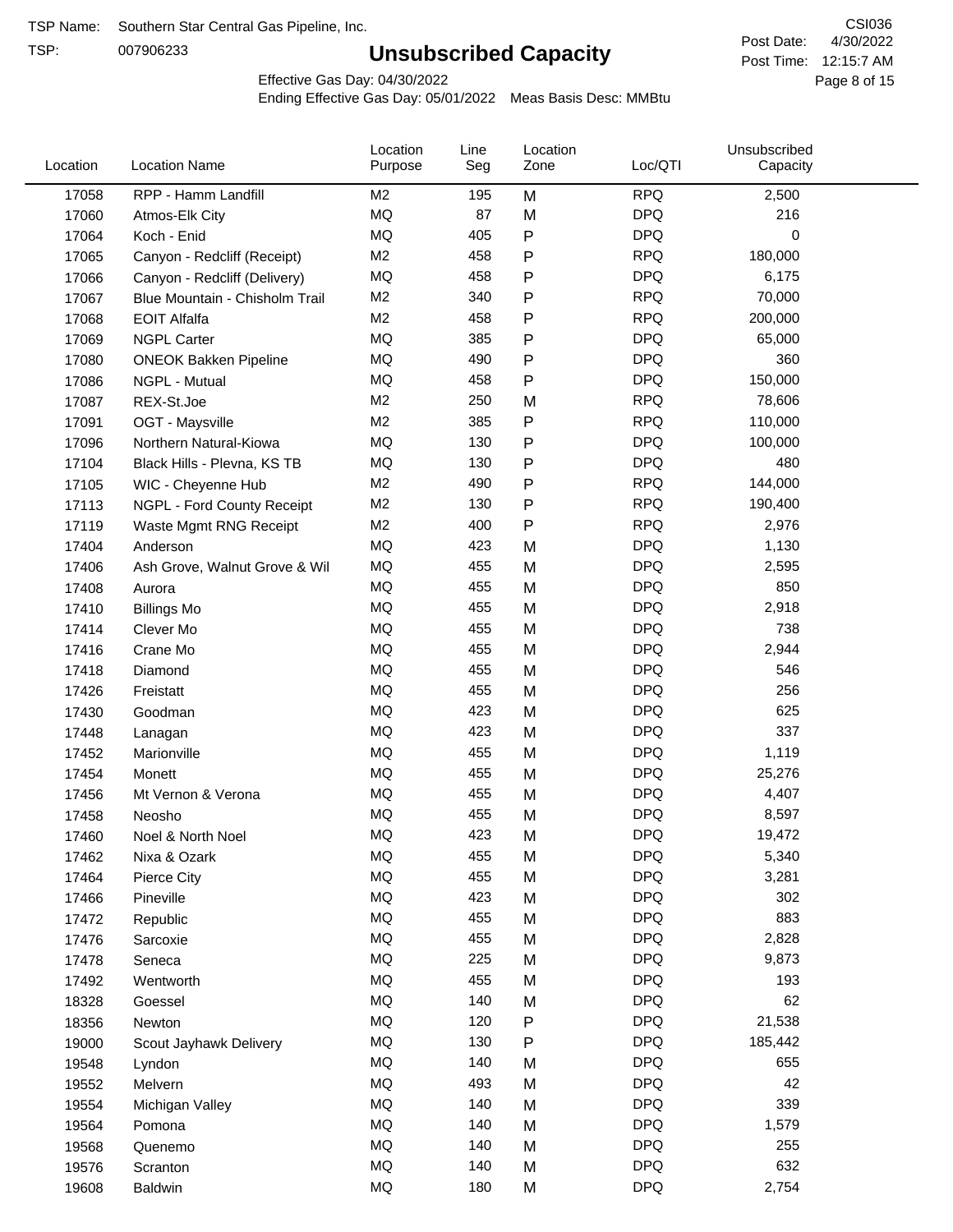TSP:

# **Unsubscribed Capacity**

4/30/2022 Page 9 of 15 Post Time: 12:15:7 AM CSI036 Post Date:

Effective Gas Day: 04/30/2022

| Location | <b>Location Name</b>  | Location<br>Purpose | Line<br>Seg | Location<br>Zone | Loc/QTI    | Unsubscribed<br>Capacity |  |
|----------|-----------------------|---------------------|-------------|------------------|------------|--------------------------|--|
| 19620    | Edgerton              | <b>MQ</b>           | 190         | M                | <b>DPQ</b> | 14                       |  |
| 19628    | Gardner               | MQ                  | 190         | M                | <b>DPQ</b> | 2,755                    |  |
| 19648    | Lecompton             | <b>MQ</b>           | 180         | M                | <b>DPQ</b> | 109                      |  |
| 19650    | Le Loup               | <b>MQ</b>           | 190         | M                | <b>DPQ</b> | 37                       |  |
| 19660    | Ottawa                | <b>MQ</b>           | 493         | M                | <b>DPQ</b> | 6,129                    |  |
| 19664    | Perry                 | <b>MQ</b>           | 180         | M                | <b>DPQ</b> | 407                      |  |
| 19666    | Princeton             | <b>MQ</b>           | 496         | M                | <b>DPQ</b> | 130                      |  |
| 19672    | Richmond              | MQ                  | 496         | M                | <b>DPQ</b> | 374                      |  |
| 19676    | Scipio                | <b>MQ</b>           | 496         | M                | <b>DPQ</b> | 27                       |  |
| 19678    | Somerset & Rural      | <b>MQ</b>           | 235         | M                | <b>DPQ</b> | 291                      |  |
| 19684    | Tonganoxie            | MQ                  | 195         | M                | <b>DPQ</b> | 7,420                    |  |
| 19690    | Wellsville            | <b>MQ</b>           | 190         | M                | <b>DPQ</b> | 2,007                    |  |
| 20709    | <b>Bronson Etc</b>    | <b>MQ</b>           | 95          | M                | <b>DPQ</b> | 360                      |  |
| 20712    | Carlyle               | <b>MQ</b>           | 495         | M                | <b>DPQ</b> | 26                       |  |
| 20714    | Cherryvale            | <b>MQ</b>           | 495         | M                | <b>DPQ</b> | 586                      |  |
| 20716    | Colony                | <b>MQ</b>           | 50          | M                | <b>DPQ</b> | 2,347                    |  |
| 20720    | Dennis                | <b>MQ</b>           | 495         | M                | <b>DPQ</b> | 54                       |  |
| 20725    | Erie                  | <b>MQ</b>           | 495         | M                | <b>DPQ</b> | 409                      |  |
| 20730    | Gas City & La Harpe   | <b>MQ</b>           | 495         | M                | <b>DPQ</b> | 1,457                    |  |
| 20764    | Parsons               | <b>MQ</b>           | 495         | M                | <b>DPQ</b> | 19,497                   |  |
| 20766    | Petrolia              | <b>MQ</b>           | 495         | M                | <b>DPQ</b> | 18                       |  |
| 20768    | Piqua                 | <b>MQ</b>           | 220         | M                | <b>DPQ</b> | 84                       |  |
| 20775    | South Mound           | <b>MQ</b>           | 495         | M                | <b>DPQ</b> | 45                       |  |
| 20785    | Thayer                | <b>MQ</b>           | 495         | M                | <b>DPQ</b> | 88                       |  |
| 20788    | Walnut & St Paul      | <b>MQ</b>           | 95          | M                | <b>DPQ</b> | 658                      |  |
| 20792    | Welda                 | <b>MQ</b>           | 495         | M                | <b>DPQ</b> | 1,122                    |  |
| 21008    | <b>Baxter Springs</b> | <b>MQ</b>           | 225         | M                | <b>DPQ</b> | 1,830                    |  |
| 21015    | Columbus              | <b>MQ</b>           | 260         | M                | <b>DPQ</b> | 2,639                    |  |
| 21018    | Crestline             | <b>MQ</b>           | 260         | M                | <b>DPQ</b> | 156                      |  |
| 21021    | Fort Scott            | <b>MQ</b>           | 95          | M                | <b>DPQ</b> | 31,139                   |  |
| 21024    | Galena & Empire City  | <b>MQ</b>           | 260         | M                | <b>DPQ</b> | 3,023                    |  |
| 21048    | Lowell                | MQ                  | 225         | M                | <b>DPQ</b> | 52                       |  |
| 21055    | N Riverton            | MQ                  | 260         | M                | <b>DPQ</b> | 148                      |  |
| 21060    | Oswego                | $\sf{MQ}$           | 260         | M                | <b>DPQ</b> | 2,588                    |  |
| 21080    | <b>Treece</b>         | <b>MQ</b>           | 225         | M                | <b>DPQ</b> | 473                      |  |
| 23576    | St Joseph             | MQ                  | 250         | M                | <b>DPQ</b> | 88,184                   |  |
| 24228    | Grantville            | MQ                  | 180         | M                | <b>DPQ</b> | 207                      |  |
| 24252    | Meriden               | MQ                  | 180         | M                | <b>DPQ</b> | 177                      |  |
| 24276    | Shawnee Heights       | $\sf{MQ}$           | 180         | M                | <b>DPQ</b> | 696                      |  |
| 24280    | Topeka                | $\sf{MQ}$           | 180         | M                | <b>DPQ</b> | 152,652                  |  |
| 26304    | Alma                  | MQ                  | 425         | M                | <b>DPQ</b> | 95                       |  |
| 26308    | Blackburn             | MQ                  | 425         | M                | <b>DPQ</b> | 163                      |  |
| 26312    | Carrollton            | MQ                  | 425         | M                | <b>DPQ</b> | 2,523                    |  |
| 26314    | Concordia             | MQ                  | 425         | M                | <b>DPQ</b> | 1,576                    |  |
| 26316    | Corder                | MQ                  | 425         | M                | <b>DPQ</b> | 11                       |  |
| 26325    | Emma                  | MQ                  | 425         | M                | <b>DPQ</b> | 206                      |  |
| 26332    | Higginsville          | MQ                  | 425         | M                | <b>DPQ</b> | 28,860                   |  |
| 26344    | Knobnoster            | $\sf{MQ}$           | 235         | M                | <b>DPQ</b> | 16,700                   |  |
| 26348    | La Monte              | $\sf{MQ}$           | 235         | M                | <b>DPQ</b> | 111                      |  |
|          |                       |                     |             |                  |            |                          |  |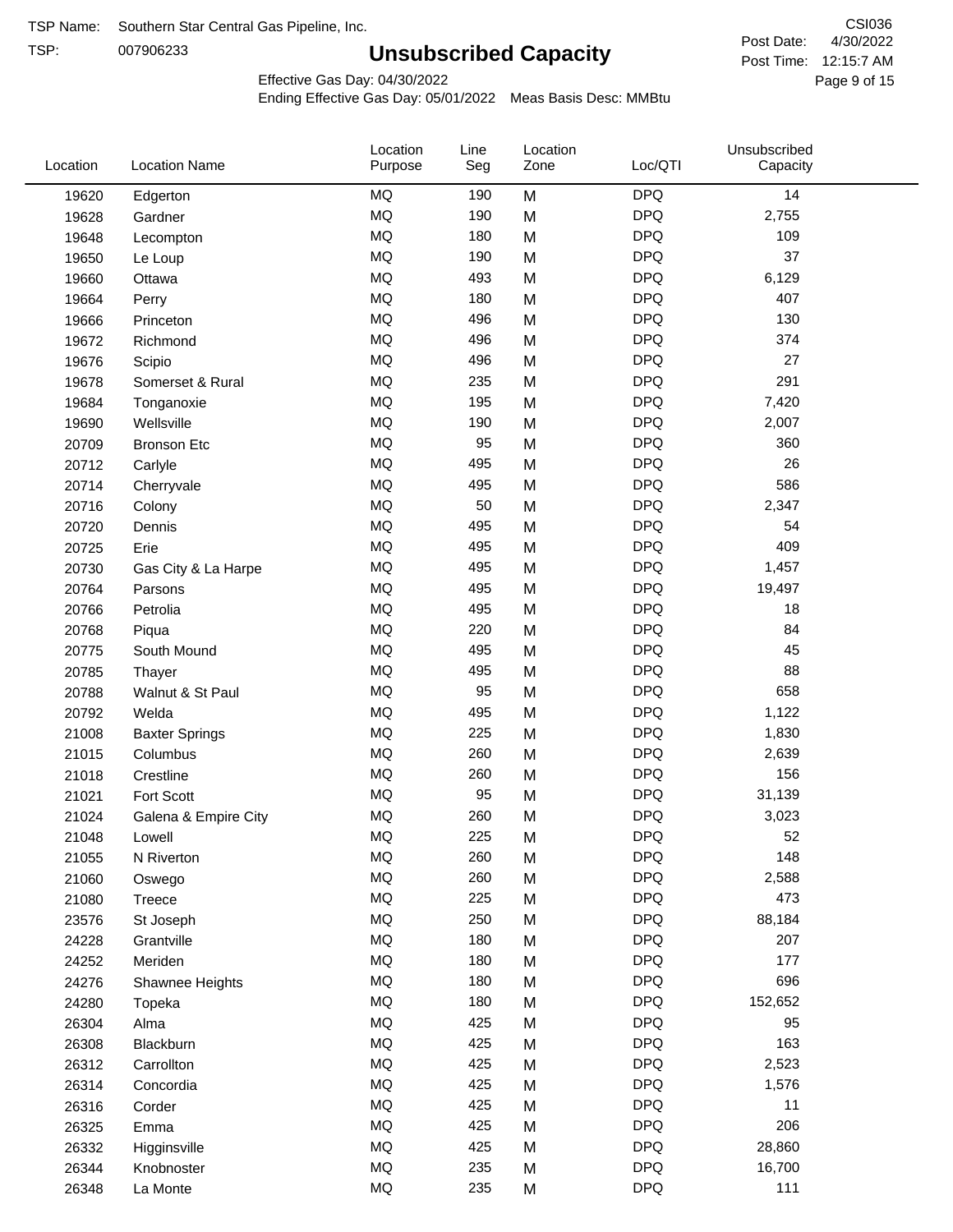TSP:

# **Unsubscribed Capacity**

4/30/2022 Page 10 of 15 Post Time: 12:15:7 AM CSI036 Post Date:

Effective Gas Day: 04/30/2022

| Location | <b>Location Name</b>          | Location<br>Purpose | Line<br>Seg | Location<br>Zone | Loc/QTI    | Unsubscribed<br>Capacity |  |
|----------|-------------------------------|---------------------|-------------|------------------|------------|--------------------------|--|
| 26352    | Mt Leonard                    | <b>MQ</b>           | 425         | M                | <b>DPQ</b> | 167                      |  |
| 26356    | Norborne                      | MQ                  | 425         | M                | <b>DPQ</b> | 1,901                    |  |
| 26376    | Slater                        | <b>MQ</b>           | 425         | M                | <b>DPQ</b> | 471                      |  |
| 26378    | <b>Sweet Springs</b>          | <b>MQ</b>           | 425         | M                | <b>DPQ</b> | 584                      |  |
| 26392    | Warrensburg                   | <b>MQ</b>           | 235         | M                | <b>DPQ</b> | 10,551                   |  |
| 26394    | Waverly                       | <b>MQ</b>           | 425         | M                | <b>DPQ</b> | 378                      |  |
| 27015    | <b>Belle Plaine</b>           | MQ                  | 333         | P                | <b>DPQ</b> | 150                      |  |
| 27020    | Bentley                       | <b>MQ</b>           | 120         | P                | <b>DPQ</b> | 217                      |  |
| 27035    | Derby                         | MQ                  | 120         | P                | <b>DPQ</b> | 7,759                    |  |
| 27040    | Andover                       | <b>MQ</b>           | 300         | M                | <b>DPQ</b> | 166                      |  |
| 27050    | Haysville                     | <b>MQ</b>           | 120         | P                | <b>DPQ</b> | 9,455                    |  |
| 27060    | Mulvane                       | <b>MQ</b>           | 120         | P                | <b>DPQ</b> | 9,778                    |  |
| 27065    | Rose Hill                     | <b>MQ</b>           | 295         | P                | <b>DPQ</b> | 5,386                    |  |
| 27070    | Sedgwick                      | <b>MQ</b>           | 120         | Ρ                | <b>DPQ</b> | 7,149                    |  |
| 27080    | Udall                         | <b>MQ</b>           | 333         | P                | <b>DPQ</b> | 538                      |  |
| 27085    | <b>Valley Center</b>          | <b>MQ</b>           | 120         | P                | <b>DPQ</b> | 51,875                   |  |
| 27092    | Wichita                       | <b>MQ</b>           | 120         | P                | <b>DPQ</b> | 259,947                  |  |
| 29001    | Atchison                      | MQ                  | 90          | M                | <b>DPQ</b> | 20,786                   |  |
| 29002    | Emporia                       | <b>MQ</b>           | 140         | M                | <b>DPQ</b> | 15,524                   |  |
| 29003    | Leavenworth                   | <b>MQ</b>           | 195         | M                | <b>DPQ</b> | 14,939                   |  |
| 29005    | Effingham                     | MQ                  | 90          | M                | <b>DPQ</b> | 269                      |  |
| 30804    | Abbyville                     | MQ                  | 130         | P                | <b>DPQ</b> | 195                      |  |
| 34612    | Altamont                      | <b>MQ</b>           | 260         | M                | <b>DPQ</b> | 119                      |  |
| 35013    | Americus                      | <b>MQ</b>           | 140         | M                | <b>DPQ</b> | 31                       |  |
| 35515    | ANR Alden                     | MQ                  | 490         | P                | <b>DPQ</b> | 135,571                  |  |
| 36918    | Argonia                       | MQ                  | 120         | P                | <b>DPQ</b> | 15                       |  |
| 37100    | Wynona                        | MQ                  | 334         | P                | <b>DPQ</b> | 1,314                    |  |
| 37118    | Hominy                        | MQ                  | 357         | Ρ                | <b>DPQ</b> | 91                       |  |
| 37172    | <b>Black Hills Hutchinson</b> | MQ                  | 130         | P                | <b>DPQ</b> | 15,360                   |  |
| 37175    | EGT Jane - Delivery           | MQ                  | 423         | M                | <b>DPQ</b> | 216,201                  |  |
| 38021    | Auburn                        | MQ                  | 180         | M                | <b>DPQ</b> | 756                      |  |
| 38522    | <b>Avant Utilities</b>        | MQ                  | 357         | P                | <b>DPQ</b> | 157                      |  |
| 41709    | <b>Billings</b>               | MQ                  | 380         | P                | <b>DPQ</b> | 2,032                    |  |
| 42915    | Springfield                   | $\sf{MQ}$           | 455         | M                | <b>DPQ</b> | 698,615                  |  |
| 44021    | Burlingame                    | $\sf{MQ}$           | 140         | M                | <b>DPQ</b> | 1,686                    |  |
| 44121    | Alfalfa City Ok               | $\sf{MQ}$           | 315         | P                | <b>DPQ</b> | 394                      |  |
| 45301    | Cassoday                      | MQ                  | 140         | M                | <b>DPQ</b> | 0                        |  |
| 46608    | Chanute                       | MQ                  | 495         | M                | <b>DPQ</b> | 51,665                   |  |
| 46809    | Florence                      | MQ                  | 140         | M                | <b>DPQ</b> | 1,001                    |  |
| 47412    | Cleveland                     | $\sf{MQ}$           | 357         | Ρ                | <b>DPQ</b> | 1,569                    |  |
| 47641    | CIG Riner                     | $\sf{MQ}$           | 490         | Ρ                | <b>DPQ</b> | 62,965                   |  |
| 48015    | Bourbon County, KS            | MQ                  | 95          | M                | <b>DPQ</b> | 4,627                    |  |
| 48301    | Copan                         | $\sf{MQ}$           | 497         | ${\sf P}$        | <b>DPQ</b> | 358                      |  |
| 55502    | Danville                      | $\sf{MQ}$           | 120         | P                | <b>DPQ</b> | 166                      |  |
| 56601    | Denison                       | $\sf{MQ}$           | 90          | M                | <b>DPQ</b> | 79                       |  |
| 58518    | Drumright                     | MQ                  | 390         | P                | <b>DPQ</b> | 4,485                    |  |
| 60706    | Peckham                       | MQ                  | 117         | M                | <b>DPQ</b> | 67                       |  |
| 62810    | Black Hills - Enterprise TB   | MQ                  | 130         | P                | <b>DPQ</b> | 990                      |  |
| 63919    | Eskridge                      | $\sf{MQ}$           | 140         | M                | <b>DPQ</b> | 820                      |  |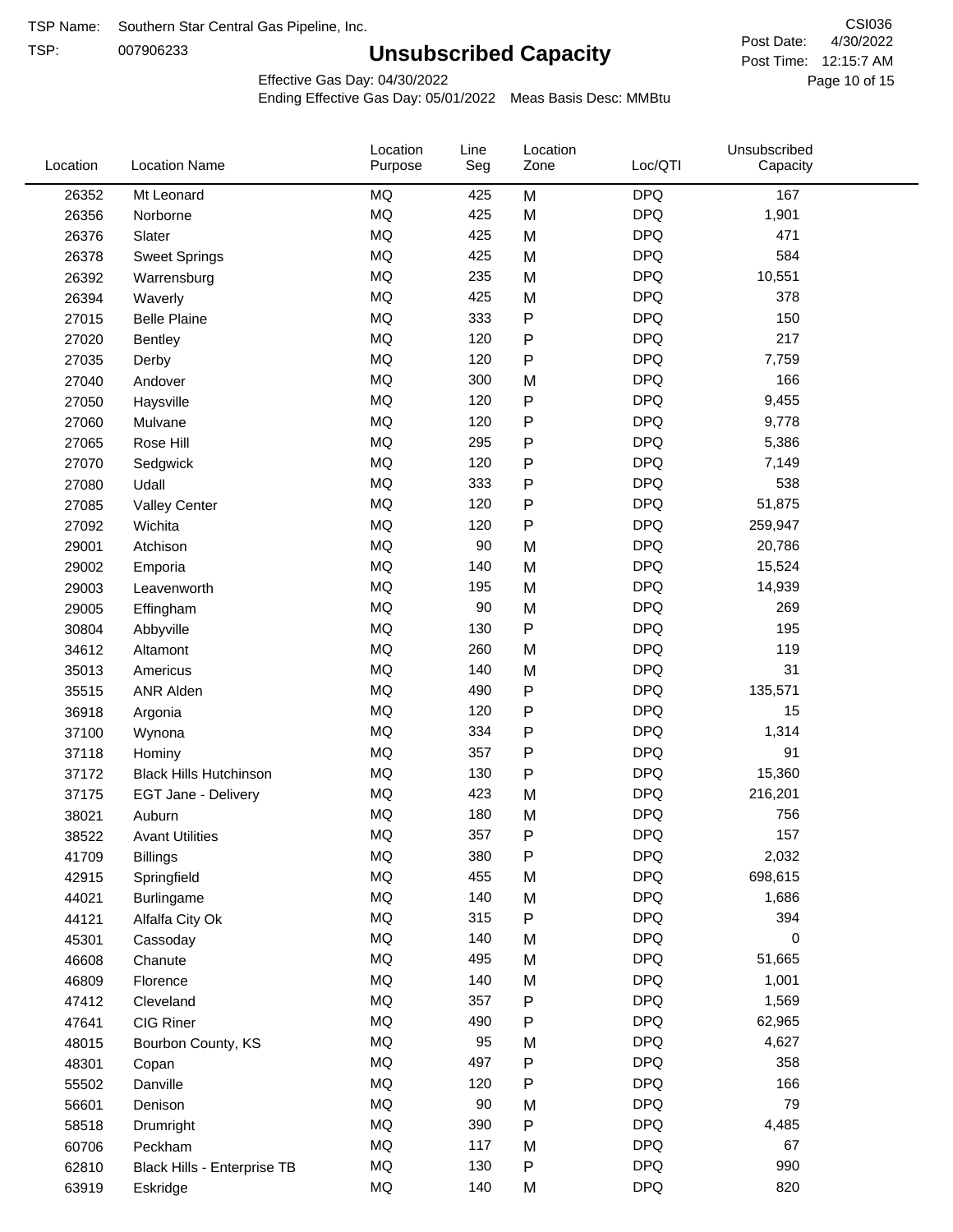TSP:

# **Unsubscribed Capacity**

4/30/2022 Page 11 of 15 Post Time: 12:15:7 AM CSI036 Post Date:

Effective Gas Day: 04/30/2022

| Location | <b>Location Name</b>          | Location<br>Purpose | Line<br>Seg | Location<br>Zone | Loc/QTI    | Unsubscribed<br>Capacity |  |
|----------|-------------------------------|---------------------|-------------|------------------|------------|--------------------------|--|
| 68015    | Ford                          | <b>MQ</b>           | 130         | $\mathsf{P}$     | <b>DPQ</b> | 424                      |  |
| 68518    | Freedom                       | <b>MQ</b>           | 315         | $\mathsf{P}$     | <b>DPQ</b> | 12                       |  |
| 70408    | <b>Garnett KS</b>             | <b>MQ</b>           | 496         | M                | <b>DPQ</b> | 15,099                   |  |
| 70610    | Gate                          | <b>MQ</b>           | 315         | P                | <b>DPQ</b> | 63                       |  |
| 74416    | Pocasset                      | <b>MQ</b>           | 340         | P                | <b>DPQ</b> | 96                       |  |
| 77118    | Granby                        | <b>MQ</b>           | 455         | M                | <b>DPQ</b> | 816                      |  |
| 77308    | <b>Bonner Springs Ks</b>      | MQ                  | 190         | M                | <b>DPQ</b> | 7,104                    |  |
| 77512    | Eureka, Toronto & Neal        | MQ                  | 140         | M                | <b>DPQ</b> | 2,306                    |  |
| 77705    | Anthony                       | <b>MQ</b>           | 120         | ${\sf P}$        | <b>DPQ</b> | 26,858                   |  |
| 80312    | <b>Hamilton Ks</b>            | <b>MQ</b>           | 140         | M                | <b>DPQ</b> | 445                      |  |
| 80515    | Atmos - Strong Cty &          | MQ                  | 140         | M                | <b>DPQ</b> | 27                       |  |
| 83418    | Howard Ks                     | <b>MQ</b>           | 498         | M                | <b>DPQ</b> | 3,629                    |  |
| 84021    | Humboldt Ks                   | MQ                  | 495         | M                | <b>DPQ</b> | 4,390                    |  |
| 86717    | Iola Ks                       | <b>MQ</b>           | 495         | M                | <b>DPQ</b> | 10,749                   |  |
| 96108    | <b>Black Hills - Lawrence</b> | MQ                  | 180         | M                | <b>DPQ</b> | 45,466                   |  |
| 96912    | Kechi Ks                      | MQ                  | 120         | P                | <b>DPQ</b> | 150                      |  |
| 97112    | Copeland                      | <b>MQ</b>           | 130         | P                | <b>DPQ</b> | 15,628                   |  |
| 102512   | Lebo                          | <b>MQ</b>           | 493         | M                | <b>DPQ</b> | 273                      |  |
| 103101   | Lenapah                       | <b>MQ</b>           | 225         | M                | <b>DPQ</b> | 249                      |  |
| 104615   | Liberal                       | <b>MQ</b>           | 260         | M                | <b>DPQ</b> | 204                      |  |
| 108119   | Ochelata                      | <b>MQ</b>           | 357         | ${\sf P}$        | <b>DPQ</b> | 168                      |  |
| 108221   | Washington                    | <b>MQ</b>           | 497         | P                | <b>DPQ</b> | 395                      |  |
| 110412   | McLouth                       | <b>MQ</b>           | 170         | M                | <b>DPQ</b> | 113                      |  |
| 110908   | Mannford                      | <b>MQ</b>           | 357         | $\mathsf{P}$     | <b>DPQ</b> | 456                      |  |
| 113612   | Webb City, OK TB              | MQ                  | 335         | P                | <b>DPQ</b> | 317                      |  |
| 113713   | Osage City Ok                 | MQ                  | 357         | P                | <b>DPQ</b> | 239                      |  |
| 113812   | Clinton & Leeton              | <b>MQ</b>           | 235         | M                | <b>DPQ</b> | 21,928                   |  |
| 113852   | Marshall                      | <b>MQ</b>           | 425         | M                | <b>DPQ</b> | 14,581                   |  |
| 113856   | Nevada                        | <b>MQ</b>           | 95          | M                | <b>DPQ</b> | 9,333                    |  |
| 113864   | <b>Platte City</b>            | MQ                  | 250         | M                | <b>DPQ</b> | 2,890                    |  |
| 113872   | Lexington-Richmond-Henrietta  | MQ                  | 425         | M                | <b>DPQ</b> | 3,022                    |  |
| 113876   | Sedalia                       | MQ                  | 235         | M                | <b>DPQ</b> | 26,188                   |  |
| 113880   | Tracy                         | MQ                  | 250         | M                | <b>DPQ</b> | 135                      |  |
| 113892   | Weston                        | MQ                  | 250         | M                | <b>DPQ</b> | 1,140                    |  |
| 118121   | Mulberry                      | MQ                  | 260         | M                | <b>DPQ</b> | 239                      |  |
| 118321   | Mulhall                       | MQ                  | 400         | P                | <b>DPQ</b> | 150                      |  |
| 120000   | Spire                         | MQ                  | 235         | M                | <b>DPQ</b> | 13,115                   |  |
| 121110   | Neodesha                      | MQ                  | 495         | M                | <b>DPQ</b> | 6,410                    |  |
| 121315   | Neosho Rapids                 | <b>MQ</b>           | 493         | M                | <b>DPQ</b> | 289                      |  |
| 121415   | <b>NGPL Barton</b>            | MQ                  | 490         | P                | <b>DPQ</b> | 184,224                  |  |
| 121515   | <b>NGPL Ford</b>              | MQ                  | 130         | P                | <b>DPQ</b> | 269,500                  |  |
| 122715   | Afton-Fairland-Grove-Jay      | MQ                  | 225         | M                | <b>DPQ</b> | 6,793                    |  |
| 122915   | Norwich                       | MQ                  | 120         | P                | <b>DPQ</b> | 124                      |  |
| 125315   | Oilton                        | MQ                  | 357         | ${\sf P}$        | <b>DPQ</b> | 1,130                    |  |
| 129311   | <b>ONG Harper County</b>      | MQ                  | 315         | P                | <b>DPQ</b> | 7,083                    |  |
| 129712   | Olivet                        | MQ                  | 493         | M                | <b>DPQ</b> | 24                       |  |
| 130001   | Orlando                       | MQ                  | 400         | ${\sf P}$        | <b>DPQ</b> | 219                      |  |
| 132018   | Oronogo                       | <b>MQ</b>           | 450         | M                | <b>DPQ</b> | 256                      |  |
| 132519   | Osage City Ks                 | <b>MQ</b>           | 140         | M                | <b>DPQ</b> | 3,551                    |  |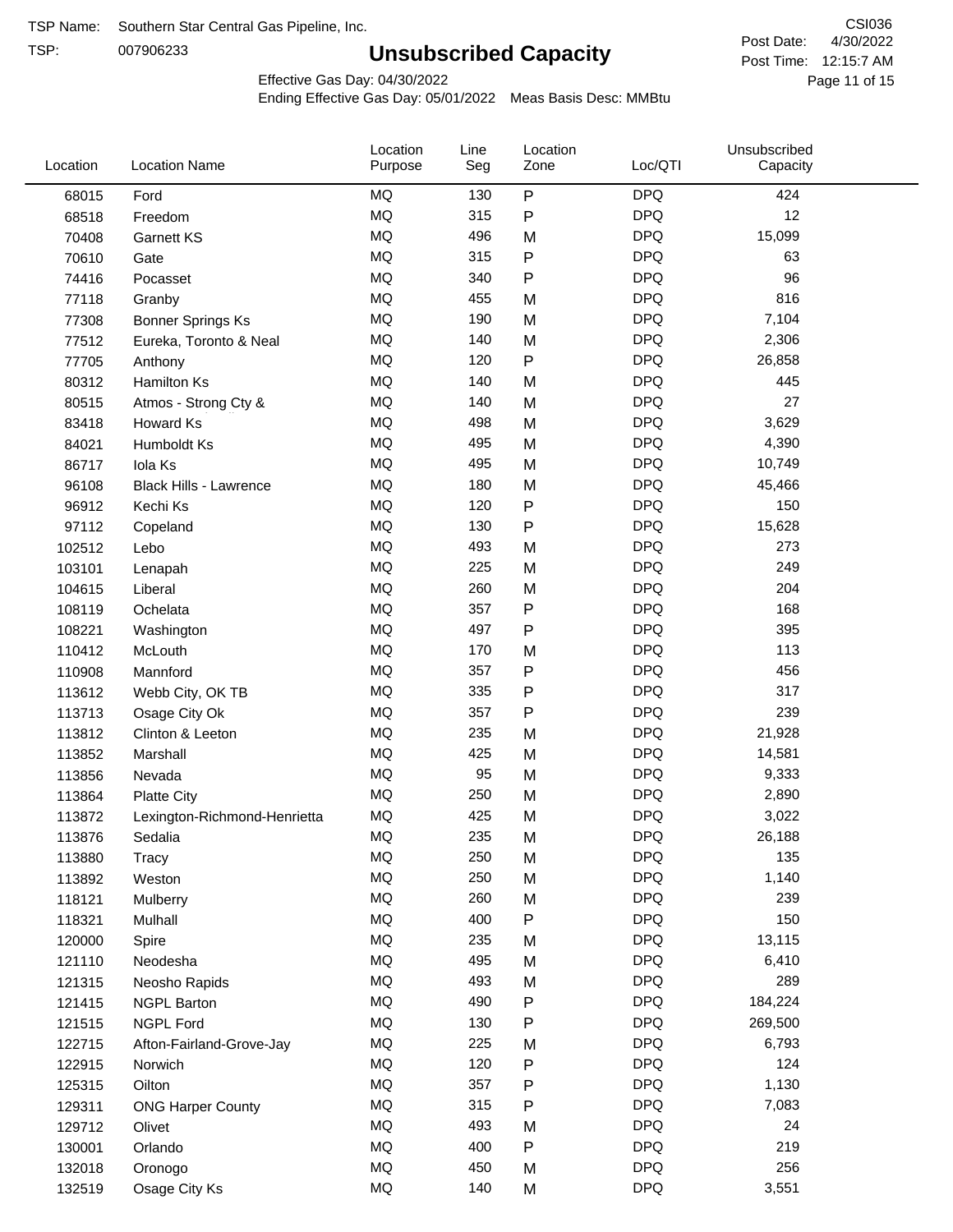TSP:

# **Unsubscribed Capacity**

4/30/2022 Page 12 of 15 Post Time: 12:15:7 AM CSI036 Post Date:

Effective Gas Day: 04/30/2022

| Location | <b>Location Name</b>             | Location<br>Purpose | Line<br>Seg | Location<br>Zone | Loc/QTI    | Unsubscribed<br>Capacity |  |
|----------|----------------------------------|---------------------|-------------|------------------|------------|--------------------------|--|
| 135533   | PEPL Princeton                   | MQ                  | 496         | M                | <b>DPQ</b> | 106,178                  |  |
| 135808   | Partridge                        | MQ                  | 130         | P                | <b>DPQ</b> | 134                      |  |
| 136701   | <b>Black Hills Reno</b>          | MQ                  | 130         | P                | <b>DPQ</b> | 12,912                   |  |
| 137550   | <b>Black Hills South Wichita</b> | MQ                  | 120         | Ρ                | <b>DPQ</b> | 18,975                   |  |
| 139712   | Plattsburg                       | MQ                  | 250         | M                | <b>DPQ</b> | 1,764                    |  |
| 145950   | Merino                           | MQ                  | 490         | P                | <b>DPQ</b> | 156                      |  |
| 150418   | Ramona                           | MQ                  | 357         | Ρ                | <b>DPQ</b> | 396                      |  |
| 151525   | Reading                          | MQ                  | 140         | M                | <b>DPQ</b> | 20                       |  |
| 154501   | Nelagoney                        | MQ                  | 334         | P                | <b>DPQ</b> | 179                      |  |
| 157025   | Severy                           | MQ                  | 498         | M                | <b>DPQ</b> | 142                      |  |
| 163100   | Superior                         | MQ                  | 265         | M                | <b>DPQ</b> | 336                      |  |
| 164725   | Sylvia                           | MQ                  | 130         | P                | <b>DPQ</b> | 141                      |  |
| 168112   | Transwestern Canadian - Del.     | MQ                  | 458         | P                | <b>DPQ</b> | 230,000                  |  |
| 168612   | Chetopa & Rural                  | MQ                  | 260         | M                | <b>DPQ</b> | 678                      |  |
| 168620   | Edna & Bartlett                  | MQ                  | 260         | M                | <b>DPQ</b> | 248                      |  |
| 172812   | Conner Area                      | MQ                  | 195         | M                | <b>DPQ</b> | 139                      |  |
| 172820   | Easton & Lowemont                | MQ                  | 195         | M                | <b>DPQ</b> | 223                      |  |
| 172822   | Savonburg & Elsmore              | MQ                  | 95          | M                | <b>DPQ</b> | 600                      |  |
| 172828   | <b>Fall River</b>                | MQ                  | 498         | M                | <b>DPQ</b> | 378                      |  |
| 172832   | Galesburg                        | MQ                  | 495         | M                | <b>DPQ</b> | 191                      |  |
| 172834   | Atmos Energy - Olathe            | MQ                  | 190         | M                | <b>DPQ</b> | 23,240                   |  |
| 172836   | Havana                           | MQ                  | 117         | M                | <b>DPQ</b> | 54                       |  |
| 172838   | Hillsdale                        | MQ                  | 235         | M                | <b>DPQ</b> | 202                      |  |
| 172844   | Jarbalo                          | MQ                  | 170         | M                | <b>DPQ</b> | 146                      |  |
| 172848   | Kickapoo                         | MQ                  | 250         | M                | <b>DPQ</b> | 241                      |  |
| 172855   | Liberty                          | MQ                  | 260         | M                | <b>DPQ</b> | 2,880                    |  |
| 172857   | Linwood                          | MQ                  | 195         | M                | <b>DPQ</b> | 330                      |  |
| 172860   | Mc Cune                          | MQ                  | 260         | M                | <b>DPQ</b> | 242                      |  |
| 172862   | Moorehead                        | MQ                  | 495         | M                | <b>DPQ</b> | 32                       |  |
| 172864   | Moorehead Rural                  | MQ                  | 495         | M                | <b>DPQ</b> | 1,014                    |  |
| 172866   | Mound Valley                     | MQ                  | 260         | M                | <b>DPQ</b> | 101                      |  |
| 172870   | Niotaze                          | MQ                  | 117         | M                | <b>DPQ</b> | 351                      |  |
| 172880   | <b>Pleasant Valley</b>           | MQ                  | 180         | M                | <b>DPQ</b> | 24                       |  |
| 172885   | Reno Area                        | $\sf{MQ}$           | 195         | M                | <b>DPQ</b> | 36                       |  |
| 172892   | Wyandotte                        | MQ                  | 190         | M                | <b>DPQ</b> | 10,018                   |  |
| 172944   | Coffeyville Area                 | MQ                  | 260         | M                | <b>DPQ</b> | 138,016                  |  |
| 173214   | Uniontown                        | MQ                  | 95          | M                | <b>DPQ</b> | 276                      |  |
| 176819   | Viola                            | MQ                  | 120         | P                | <b>DPQ</b> | 120                      |  |
| 180311   | Wakita                           | MQ                  | 315         | Ρ                | <b>DPQ</b> | 74                       |  |
| 181013   | Walton                           | MQ                  | 140         | M                | <b>DPQ</b> | 138                      |  |
| 181715   | Wann                             | MQ                  | 225         | M                | <b>DPQ</b> | 65                       |  |
| 223001   | Atchison Eng Defense Ind Plt     | MQ                  | 90          | M                | <b>DPQ</b> | 137                      |  |
| 224501   | <b>ICI Chemical Plant</b>        | MQ                  | 450         | M                | <b>DPQ</b> | 1,880                    |  |
| 225001   | Augusta Sewage Plant             | MQ                  | 295         | Ρ                | <b>DPQ</b> | 63                       |  |
| 243501   | <b>Beech Aircraft Plant</b>      | MQ                  | 120         | Ρ                | <b>DPQ</b> | 5,725                    |  |
| 253001   | Roenbaugh Lease Irrigation       | MQ                  | 130         | Ρ                | <b>DPQ</b> | 107                      |  |
| 266001   | Boeing No 2 Plant                | MQ                  | 120         | Ρ                | <b>DPQ</b> | 16,419                   |  |
| 274001   | Pleasant Valley Irr.             | MQ                  | 130         | Ρ                | <b>DPQ</b> | 233                      |  |
| 285501   | <b>Buildex Haydite Plant</b>     | MQ                  | 250         | M                | <b>DPQ</b> | 8,075                    |  |
|          |                                  |                     |             |                  |            |                          |  |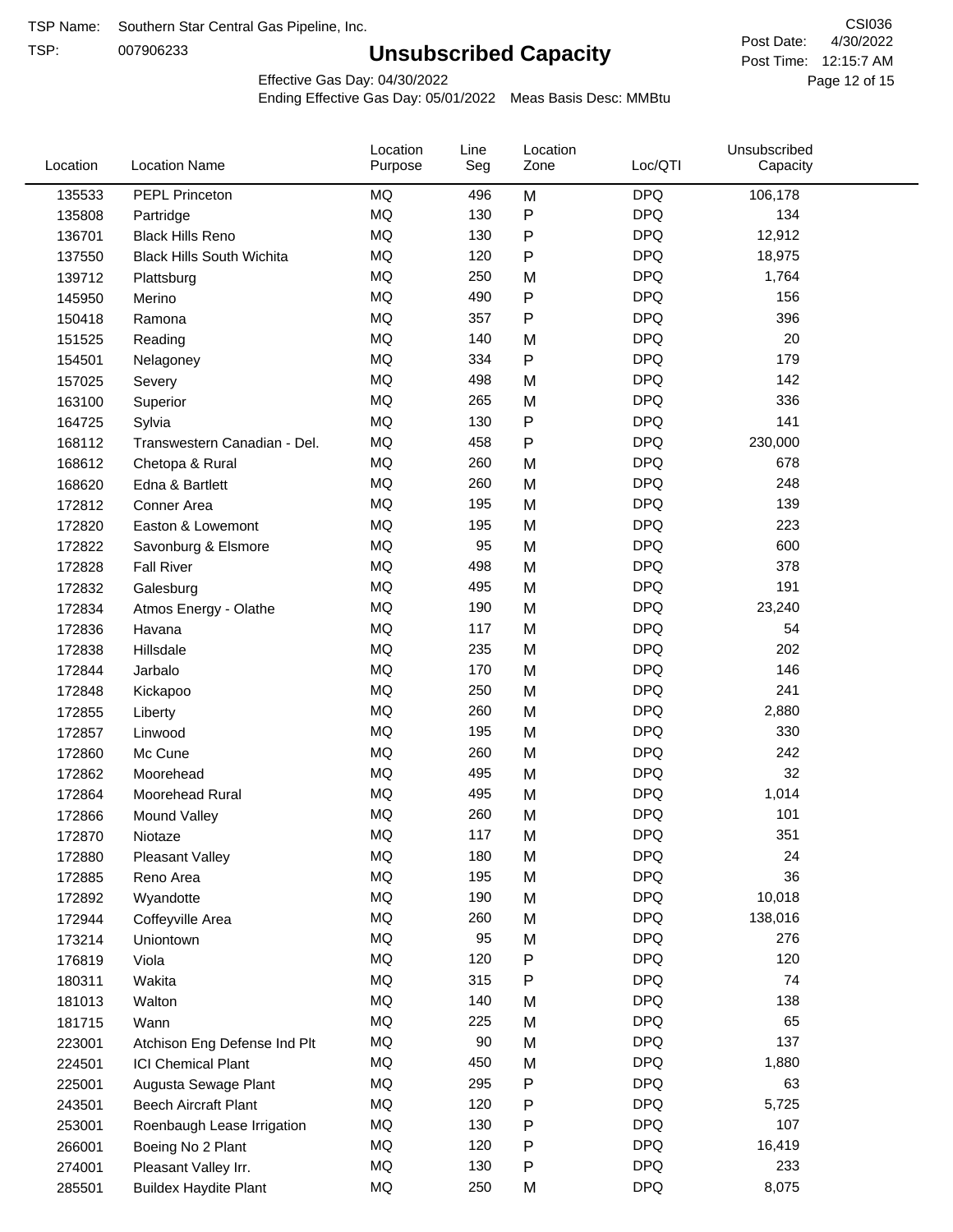TSP:

# **Unsubscribed Capacity**

4/30/2022 Page 13 of 15 Post Time: 12:15:7 AM CSI036 Post Date:

Effective Gas Day: 04/30/2022

| Location | <b>Location Name</b>            | Location<br>Purpose | Line<br>Seg | Location<br>Zone | Loc/QTI    | Unsubscribed<br>Capacity |  |
|----------|---------------------------------|---------------------|-------------|------------------|------------|--------------------------|--|
| 290301   | So Ks & Ok Rr Depot Store &     | MQ                  | 177         | M                | <b>DPQ</b> | $\overline{2}$           |  |
| 297501   | Cargill Salt                    | MQ                  | 315         | ${\sf P}$        | <b>DPQ</b> | 639                      |  |
| 298001   | Carlson Prodts Mfg Plant        | MQ                  | 120         | P                | <b>DPQ</b> | 185                      |  |
| 303701   | Central Plain Feedyard          | MQ                  | 315         | ${\sf P}$        | <b>DPQ</b> | 151                      |  |
| 310001   | Church SW Irrigation            | <b>MQ</b>           | 130         | P                | <b>DPQ</b> | 60                       |  |
| 329401   | Phillips 66 Ponca City Refinery | MQ                  | 335         | P                | <b>DPQ</b> | 10,000                   |  |
| 332501   | Lawrence Plt Atmos              | MQ                  | 195         | M                | <b>DPQ</b> | 64,427                   |  |
| 334101   | Copeland RE Irrigation          | MQ                  | 130         | P                | <b>DPQ</b> | 60                       |  |
| 354001   | Derstein Irrigation             | <b>MQ</b>           | 130         | P                | <b>DPQ</b> | 60                       |  |
| 355001   | Detrixhe S Irrigation           | MQ                  | 458         | P                | <b>DPQ</b> | 66                       |  |
| 363001   | Wilroads Irrigation             | MQ                  | 130         | $\mathsf{P}$     | <b>DPQ</b> | 534                      |  |
| 378501   | <b>Empire Riverton</b>          | MQ                  | 260         | M                | <b>DPQ</b> | 32,727                   |  |
| 378502   | <b>Empire Energy Center</b>     | <b>MQ</b>           | 455         | M                | <b>DPQ</b> | 99,068                   |  |
| 378503   | <b>Empire Stateline South</b>   | <b>MQ</b>           | 260         | M                | <b>DPQ</b> | 35,000                   |  |
| 378504   | <b>Empire Stateline North</b>   | MQ                  | 260         | M                | <b>DPQ</b> | 61,589                   |  |
| 383501   | <b>FMC Chemical Plant</b>       | MQ                  | 195         | M                | <b>DPQ</b> | 4,709                    |  |
| 385001   | Farley Machine Shop             | MQ                  | 45          | $\mathsf{P}$     | <b>DPQ</b> | 61                       |  |
| 387001   | PCS Phosphate                   | MQ                  | 260         | M                | <b>DPQ</b> | 1,255                    |  |
| 388001   | Dodge City Plt Koch Nitrogen    | MQ                  | 130         | $\mathsf{P}$     | <b>DPQ</b> | 53,235                   |  |
| 411501   | Gaines FD Burkett Lease         | MQ                  | 140         | M                | <b>DPQ</b> | 262                      |  |
| 428601   | Glacier Mckee-Miller-Thrall-Ma  | MQ                  | 140         | M                | <b>DPQ</b> | 126                      |  |
| 433001   | Goodyear Topeka Tire Plant      | MQ                  | 180         | M                | <b>DPQ</b> | 5,724                    |  |
| 435501   | <b>Gospel Church Building</b>   | <b>MQ</b>           | 195         | M                | <b>DPQ</b> | 2                        |  |
| 441300   | Kansas Hugoton                  | 7S                  | 130         | P                | SGQ        | 54,555                   |  |
| 442350   | Sedalia @ Ottawa                | 7S                  | 235         | M                | SGQ        | 904                      |  |
| 442351   | Little Mo                       | 7S                  | 235         | M                | SGQ        | 0                        |  |
| 443150   | Straight Blackwell              | 7S                  | 315         | P                | SGQ        | 0                        |  |
| 443151   | Waynoka Lateral                 | 7S                  | 315         | P                | SGQ        | 102,337                  |  |
| 443152   | Straight Blackwell @ Beaver     | 7S                  | 315         | P                | SGQ        | 47,725                   |  |
| 443800   | <b>Edmond Blackwell</b>         | 7S                  | 380         | P                | SGQ        | 839                      |  |
| 443851   | LS385 Delivery Constraint       | 7S                  | 385         | Ρ                | SGQ        | 134,541                  |  |
| 444001   | West Edmond                     | 7S                  | 400         | Ρ                | SGQ        | 2,440                    |  |
| 444003   | South Maysville Delivery        | 7S                  | 400         | P                | SGQ        | 105,412                  |  |
| 444550   | Saginaw CS Area Deliveries      | 7S                  | 455         | M                | SGQ        | 71,239                   |  |
| 444580   | Canadian Blackwell              | 7S                  | 458         | P                | SGQ        | 0                        |  |
| 444581   | Canadian Blackwell @            | 7S                  | 458         | P                | SGQ        | 118,611                  |  |
| 444582   | Canadian Blackwell @ Mutual     | 7S                  | 458         | P                | SGQ        | 0                        |  |
| 444901   | Rawlins Hesston Delivery        | 7S                  | 490         | P                | SGQ        | 121,424                  |  |
| 444902   | <b>Riner Delivery</b>           | 7S                  | 490         | Ρ                | SGQ        | 184,693                  |  |
| 445538   | Montezuma CS                    | MV                  | 130         | P                | <b>MLQ</b> | 56,201                   |  |
| 445569   | <b>Riner CS</b>                 | MV                  | 490         | P                | <b>MLQ</b> | 1,000                    |  |
| 445577   | Levant CS                       | MV                  | 490         | P                | <b>MLQ</b> | 1,384                    |  |
| 449003   | Edmond CS w/o OK                | MV                  | 400         | P                | <b>MLQ</b> | 1,763                    |  |
| 462001   | <b>Heartland Cement Plant</b>   | MQ                  | 495         | M                | <b>DPQ</b> | 1,046                    |  |
| 465001   | Herzog Cont                     | MQ                  | 250         | M                | <b>DPQ</b> | 3,000                    |  |
| 495501   | Kanopolis Salt Plt Independent  | MQ                  | 265         | M                | <b>DPQ</b> | 61                       |  |
| 519501   | Richie/Ripley                   | MQ                  | 120         | P                | <b>DPQ</b> | 448                      |  |
| 522502   | Lawrence Power Plt              | MQ                  | 180         | M                | <b>DPQ</b> | 138,069                  |  |
| 526001   | Ks Pen Boiler                   | MQ                  | 195         | M                | <b>DPQ</b> | 805                      |  |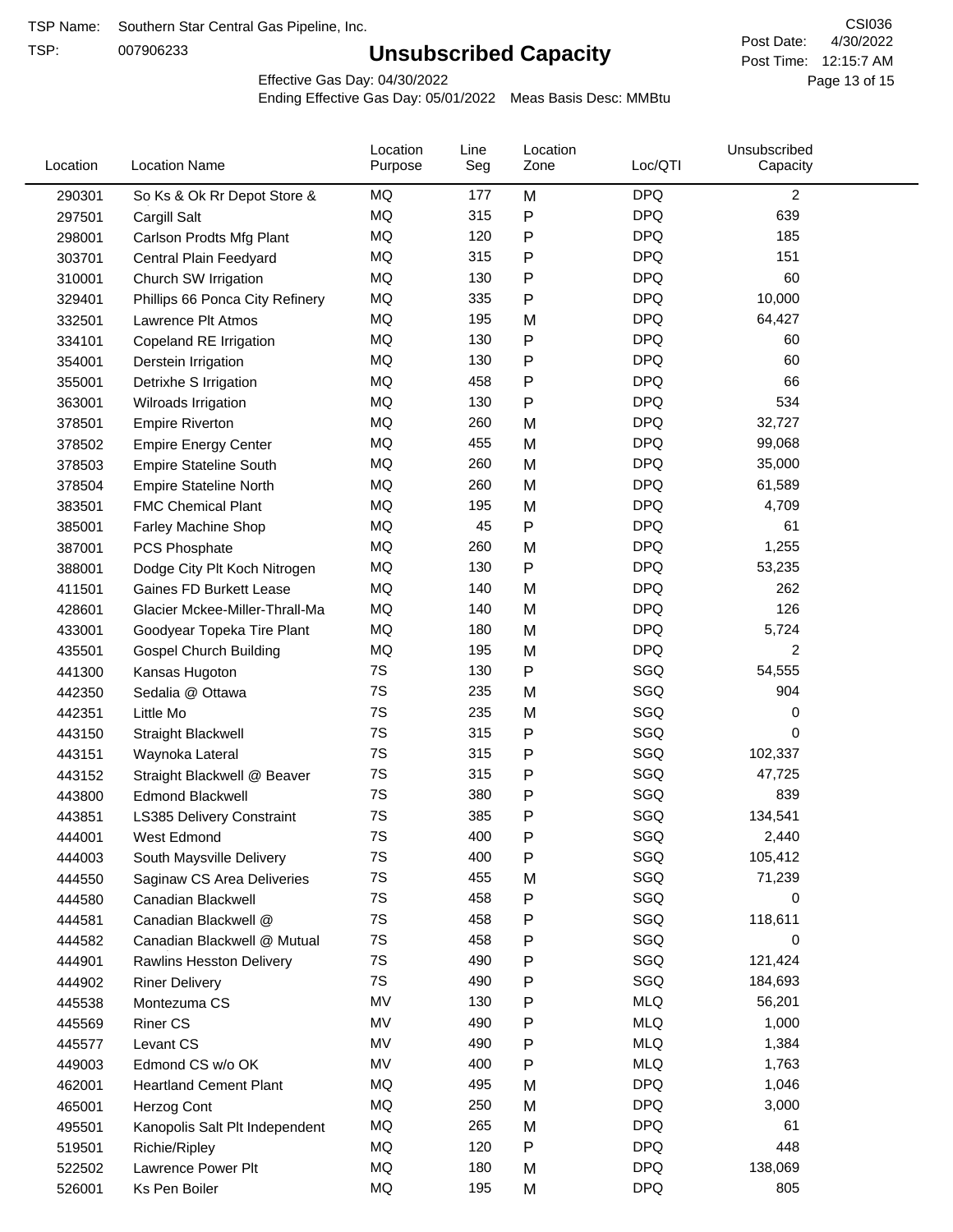TSP:

# **Unsubscribed Capacity**

4/30/2022 Page 14 of 15 Post Time: 12:15:7 AM CSI036 Post Date:

Effective Gas Day: 04/30/2022

| Location | <b>Location Name</b>                     | Location<br>Purpose | Line<br>Seg | Location<br>Zone | Loc/QTI    | Unsubscribed<br>Capacity |  |
|----------|------------------------------------------|---------------------|-------------|------------------|------------|--------------------------|--|
| 526201   | Ks Pen Kitchen                           | MQ                  | 195         | M                | <b>DPQ</b> | 626                      |  |
| 527502   | <b>Black Hills- Lawrence Service</b>     | MQ                  | 195         | M                | <b>DPQ</b> | 46                       |  |
| 527701   | <b>Black Hills- Matfield Green</b>       | MQ                  | 140         | M                | <b>DPQ</b> | 61                       |  |
| 527702   | <b>Black Hills- Towanda Service</b>      | MQ                  | 300         | M                | <b>DPQ</b> | 48                       |  |
| 527704   | <b>Black Hills-Wellington</b>            | <b>MQ</b>           | 333         | P                | <b>DPQ</b> | 48                       |  |
| 527705   | <b>Black Hills- Belle Plaine Service</b> | MQ                  | 333         | P                | <b>DPQ</b> | 84                       |  |
| 527706   | Black Hills- S Wichita                   | MQ                  | 120         | Ρ                | <b>DPQ</b> | 5                        |  |
| 541001   | L&S Beckerview, Inc.                     | MQ                  | 90          | M                | <b>DPQ</b> | 137                      |  |
| 544101   | Knight Feedlot                           | MQ                  | 265         | M                | <b>DPQ</b> | 138                      |  |
| 545801   | Jayhawk Chemical Plant                   | <b>MQ</b>           | 260         | M                | <b>DPQ</b> | 2,313                    |  |
| 560001   | Leavenworth Co Shop Heating              | MQ                  | 195         | M                | <b>DPQ</b> | 10                       |  |
| 571001   | <b>Bunge Milling Grain Dryer</b>         | <b>MQ</b>           | 90          | M                | <b>DPQ</b> | 2,354                    |  |
| 588701   | Lyons Wtr Pump Station                   | MQ                  | 45          | P                | <b>DPQ</b> | 61                       |  |
| 592501   | <b>MEC Machine Shop</b>                  | <b>MQ</b>           | 177         | M                | <b>DPQ</b> | 186                      |  |
| 620001   | <b>Langdon Pump Station</b>              | MQ                  | 130         | P                | <b>DPQ</b> | 1,000                    |  |
| 630204   | Ralph Green Powerplant                   | MQ                  | 235         | M                | <b>DPQ</b> | 19,500                   |  |
| 633001   | Mo State School Higginsville             | MQ                  | 425         | M                | <b>DPQ</b> | 164                      |  |
| 640001   | Monarch Humboldt Cem Plt                 | MQ                  | 495         | M                | <b>DPQ</b> | 8,127                    |  |
| 654101   | Mull Farms Irrigation                    | <b>MQ</b>           | 130         | P                | <b>DPQ</b> | 186                      |  |
| 707001   | Oxford Alfala Dehy Plant                 | MQ                  | 333         | Ρ                | <b>DPQ</b> | 647                      |  |
| 709501   | <b>ONEOK Hutchinson Frac Plt</b>         | MQ                  | 130         | P                | <b>DPQ</b> | 11,186                   |  |
| 719001   | Petrolite Wax Refinery                   | MQ                  | 357         | Ρ                | <b>DPQ</b> | 4,930                    |  |
| 720001   | Woolaroc Lodge Phillips F                | MQ                  | 357         | Ρ                | <b>DPQ</b> | 168                      |  |
| 725001   | Harrisonville Prod Phillips Pp           | <b>MQ</b>           | 235         | M                | <b>DPQ</b> | 1,414                    |  |
| 725602   | Wichita Pump Sta Phillips Ppl            | <b>MQ</b>           | 120         | Ρ                | <b>DPQ</b> | 641                      |  |
| 731001   | Pines Int'l Dehy Plant                   | MQ                  | 195         | M                | <b>DPQ</b> | 273                      |  |
| 739001   | Danny D. & Susan J. Post                 | MQ                  | 130         | P                | <b>DPQ</b> | 60                       |  |
| 753501   | Quivira Country Club House               | MQ                  | 190         | M                | <b>DPQ</b> | 121                      |  |
| 753701   | <b>ONEOK Medford</b>                     | MQ                  | 458         | Ρ                | <b>DPQ</b> | 44,700                   |  |
| 813001   | Wineteer School 260                      | MQ                  | 295         | P                | <b>DPQ</b> | 203                      |  |
| 813401   | Grant School 497                         | MQ                  | 195         | M                | <b>DPQ</b> | 45                       |  |
| 815401   | Minneha Grade School 259                 | <b>MQ</b>           | 120         | P                | <b>DPQ</b> | 185                      |  |
| 846001   | Smith D Irrigation                       | MQ                  | 265         | M                | <b>DPQ</b> | 61                       |  |
| 850001   | Snook M Irrigation                       | MQ                  | 130         | Ρ                | <b>DPQ</b> | 44                       |  |
| 865001   | Southwest Elect Mfg Plant                | MQ                  | 400         | P                | <b>DPQ</b> | 394                      |  |
| 875001   | Stahl Spec Aluminum Alloy                | MQ                  | 235         | M                | <b>DPQ</b> | 4,936                    |  |
| 877001   | St Dept Boys Indust School               | MQ                  | 180         | M                | <b>DPQ</b> | 407                      |  |
| 910001   | <b>Total Ark City Oil Refinery</b>       | MQ                  | 333         | M                | <b>DPQ</b> | 203                      |  |
| 926501   | Urschel DR Irrigation                    | MQ                  | 458         | Ρ                | <b>DPQ</b> | 256                      |  |
| 928001   | Mcconnell Air Force Base                 | MQ                  | 295         | Ρ                | <b>DPQ</b> | 7,803                    |  |
| 929201   | Ft. Leavenworth Army Base                | MQ                  | 250         | M                | <b>DPQ</b> | 18,888                   |  |
| 932001   | Leavenworth Penitentiary                 | MQ                  | 250         | M                | <b>DPQ</b> | 3,206                    |  |
| 934201   | Va Admin Center                          | MQ                  | 195         | M                | <b>DPQ</b> | 6,827                    |  |
| 962001   | Sunflower Electric - Judson              | MQ                  | 130         | Ρ                | <b>DPQ</b> | 70,924                   |  |
| 990001   | Yost LM Irrigation                       | MQ                  | 265         | M                | <b>DPQ</b> | 61                       |  |
| 999000   | PMI - Prod to Mkt Interface              | MQ                  | 909         | Ρ                | <b>DPQ</b> | 0                        |  |
| 999000   | PMI - Prod to Mkt Interface              | M2                  | 909         | M                | <b>RPQ</b> | 0                        |  |
| 999001   | Rawlins-Hesston P/M Interface            | MQ                  | 490         | Ρ                | <b>DPQ</b> | 180,938                  |  |
| 999001   | Rawlins-Hesston P/M Interface            | M <sub>2</sub>      | 490         | M                | <b>RPQ</b> | 180,938                  |  |